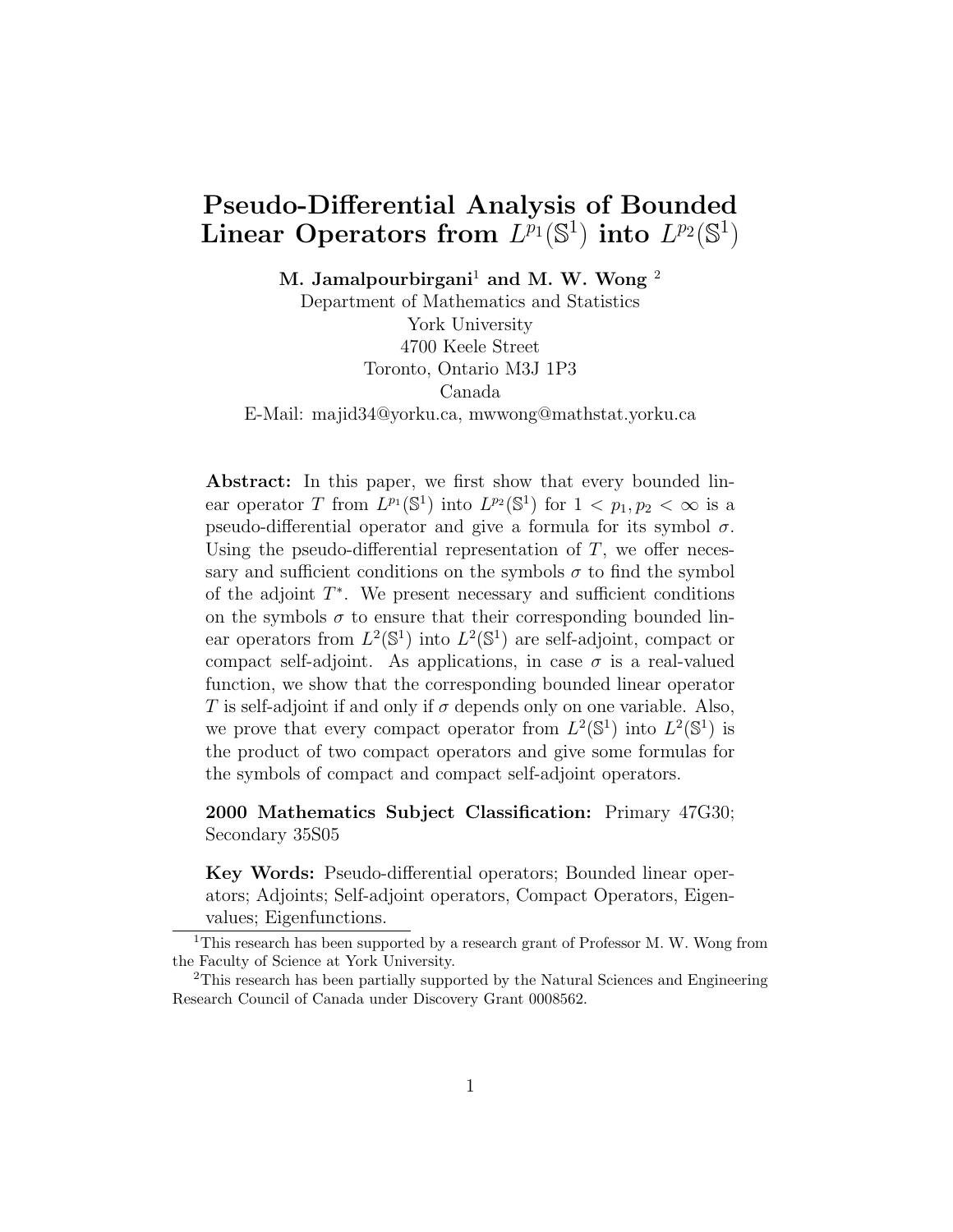### 1 Introduction

Let  $\mathbb{S}^1$  be the unit circle centered at the origin and let  $\mathbb Z$  be the set of all integers. For every measurable function  $\sigma$  on  $\mathbb{S}^1 \times \mathbb{Z}$  and every measurable function f on  $\mathbb{S}^1$ , we define the function  $T_{\sigma}f$  on  $\mathbb{S}^1$  formally by

$$
(T_{\sigma}f)(\theta) = \sum_{n \in \mathbb{Z}} e^{in\theta} \sigma(\theta, n) \hat{f}(n), \quad \theta \in [-\pi, \pi],
$$

where  $\hat{f}$  is the Fourier transform of f given by

$$
\hat{f}(n) = \frac{1}{2\pi} \int_{-\pi}^{\pi} e^{-in\theta} f(\theta) d\theta, \quad n \in \mathbb{Z}.
$$

We call  $T_{\sigma}$  the pseudo-differential operator on  $\mathbb{S}^{1}$  with symbol  $\sigma$ . Suitable conditions on  $\sigma$  can lead to boundedness, compactness, Fredholmness, nuclearity and self-adjointness of the corresponding pseudo-differential operator  $T_{\sigma}$  [1, 2, 11, 12, 13, 14]. In [6], it is shown that if  $T_{\sigma}: L^2(\mathbb{S}^1) \to L^2(\mathbb{S}^1)$ with symbol  $\sigma$  in the Hörmander class  $S^m_{1,0}(\mathbb{S}^1 \times \mathbb{Z})$  is a bounded pseudodifferential operator, then

$$
\sigma^*(\theta, n) = \sum_{m \in \mathbb{Z}} e^{im\theta} \overline{\widehat{g_{m+n}}(-m)}
$$

for all  $(\theta, n) \in \mathbb{S}^1 \times \mathbb{Z}$ , where  $\sigma^*$  is the symbol of  $T^*_{\sigma}$  and

$$
g_n(\theta) = \sigma(\theta, n), \quad (\theta, n) \in \mathbb{S}^1 \times \mathbb{Z}.
$$

In [5], it is proved that if  $\sum_{n=-\infty}^{\infty} \sigma(\theta, n)$  is an absolutely convergent series and  $\sup_{\theta \in [-\pi,\pi]} |\sigma(\theta,n)| < \infty$ , then the pseudo-differential operator  $T_{\sigma}$ :  $L^p(\mathbb{S}^1) \to L^p(\mathbb{S}^1)$ ,  $1 < p < \infty$ , is a compact operator. in [8], it is proved that  $T_{\sigma}: L^{p_1}(\mathbb{S}^1) \to L^{p_2}(\mathbb{S}^1)$ ,  $1 \leq p_1, p_2 < \infty$ , is nuclear if and only if there exist sequences  $\{g_k\}_{k=-\infty}^{\infty}$  and  $\{h_k\}_{k=-\infty}^{\infty}$  in, respectively,  $L^{p'_1}(\mathbb{S}^1)$  and  $L^{p_2}(\mathbb{S}^1)$  such that

$$
\sum_{k=-\infty}^{\infty} \|h_k\|_{L^{p_2}(\mathbb{S}^1)} \|g_k\|_{L^{p_1'}(\mathbb{S}^1)} < \infty
$$

and

$$
\sigma(\theta, n) = 2\pi e^{-in\theta} \sum_{k=-\infty}^{\infty} h_k(\theta) \widehat{g_k}(-n), \quad (\theta, n) \in \mathbb{S}^1 \times \mathbb{Z}.
$$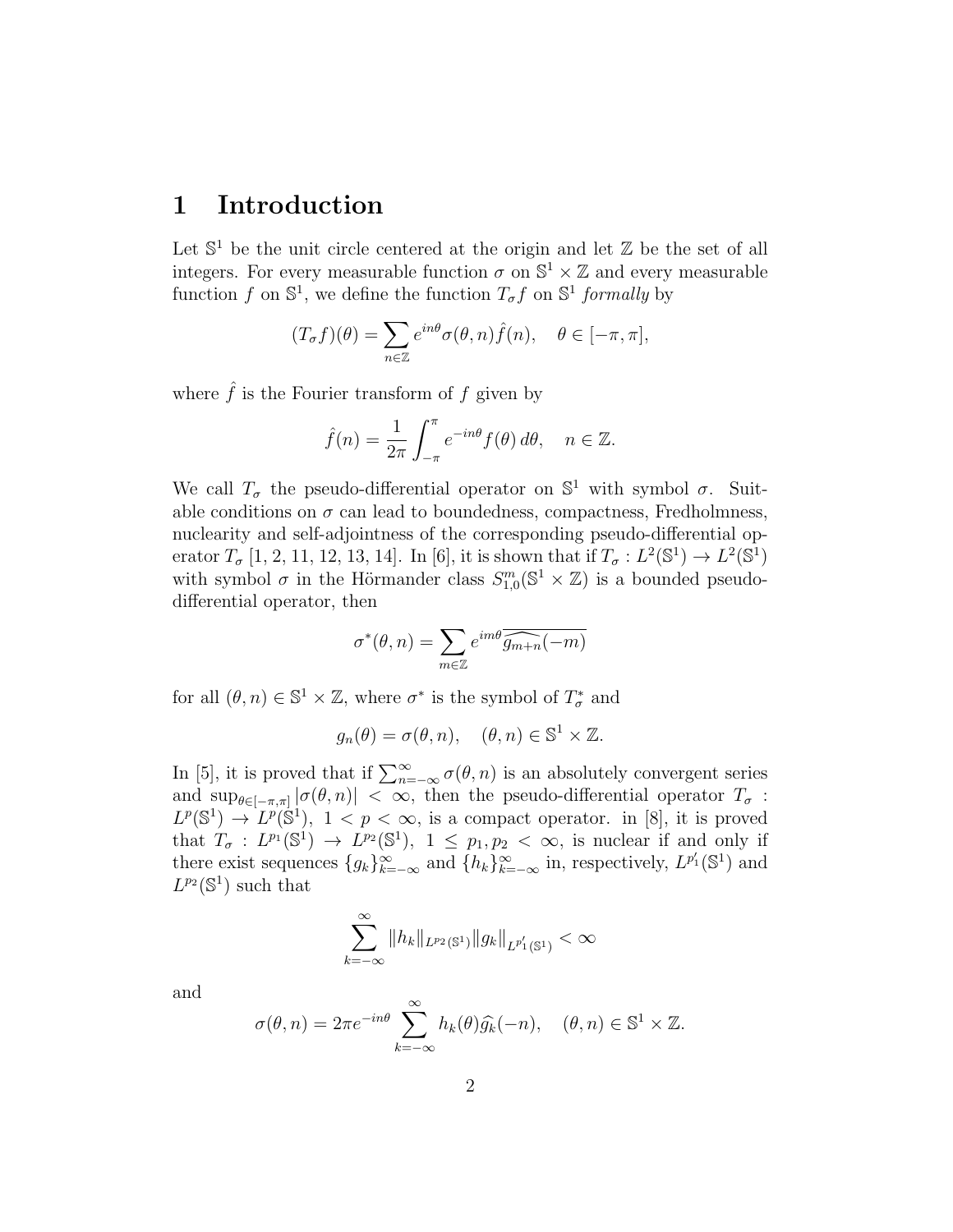We have shown that  $T^*_{\sigma}: L^{p'_2}(\mathbb{S}^1) \to L^{p'_1}(\mathbb{S}^1)$  is also nuclear and the symbol  $\sigma^*$  of  $T^*_{\sigma}$  is given by

$$
\sigma^*(\theta, n) = 2\pi e^{in\theta} \sum_{m=-\infty}^{\infty} \overline{g_m}(\theta) \overline{\widehat{h_m}}(-n), \quad (\theta, n) \in \mathbb{S}^1 \times \mathbb{Z}.
$$

The results for  $\mathbb{S}^1$  can be extended easily to the *n*-dimensional torus  $\mathbb{T}^n$  =  $\mathbb{S}^1 \times \cdots \times \mathbb{S}^1$ . Extensions to compact Lie groups and to compact and Haus- $\overbrace{n \text{ times}}$ 

dorff groups can be found, for instance, in [4, 7, 9, 10].

The starting point of this paper is that every bounded linear operator T from  $L^{p_1}(\mathbb{S}^1)$  to  $L^{p_2}(\mathbb{S}^1)$  for  $1 < p_1, p_2 < \infty$  can be written as a pseudodifferential operator. We use the pseudo-differential realization of T to give necessary and sufficient conditions on  $\sigma$  to ensure that a measurable function  $\tau$  on  $\mathbb{S}^1 \times \mathbb{Z}$  is the symbol of  $T^*$ , the adjoint of T. We present necessary and sufficient conditions on the symbols  $\sigma$  to ensure that the corresponding bounded linear operators from  $L^2(\mathbb{S}^1)$  into  $L^2(\mathbb{S}^1)$  are self-adjoint, compact or compact self-adjoint. As applications, in case  $\sigma$  is a real-valued function, we show that the corresponding bounded linear operator  $T$  is self-adjoint if and only if  $\sigma$  depends only on one variable,  $\theta$  or n, but not both. Also, we show that every compact operator from  $L^2(\mathbb{S}^1)$  into  $L^2(\mathbb{S}^1)$  is the product of two compact operators and give formulas for the symbols of compact and compact self-adjoint operators.

We first prove in Section 2 that every bounded linear operator T from  $L^{p_1}(\mathbb{S}^1)$  into  $L^{p_2}(\mathbb{S}^1)$  for  $1 < p_1, p_2 < \infty$  is a pseudo-differential operator and give a formula for its symbol  $\sigma$ . We show that the symbol  $\sigma$  is in  $L^{p_2}(\mathbb{S}^1)$ and also the bounded linear operators  $P$  and  $T$  are equal if and only if their symbols are equal. In Section 3, we give necessary and sufficient conditions on a measurable function  $\tau$  on  $\mathbb{S}^1 \times \mathbb{Z}$  to ensure that it is the symbol of  $T^*$ . As applications, necessary and sufficient conditions are given for bounded linear operators from  $L^2(\mathbb{S}^1)$  into  $L^2(\mathbb{S}^1)$  to be self-adjoint. In case  $\sigma$  is a realvalued function, we show that the corresponding bounded linear operator T is self-adjoint if and only if  $\sigma$  depends only on one variable. Also, we prove that if a measurable function  $\sigma$  on  $\mathbb{S}^1 \times \mathbb{Z}$  given by

$$
\sigma(\theta, n) = \sigma_1(n)\sigma_2(\theta), \quad (\theta, n) \in \mathbb{S}^1 \times \mathbb{Z},
$$

is the symbol of a bounded linear operator  $T: L^2(\mathbb{S}^1) \to L^2(\mathbb{S}^1)$ , then T is self-adjoint if and only if  $\sigma_1$  is a real constant and  $\sigma_2$  is a real-valued function. In Section 4, we give necessary and sufficient conditions to guarantee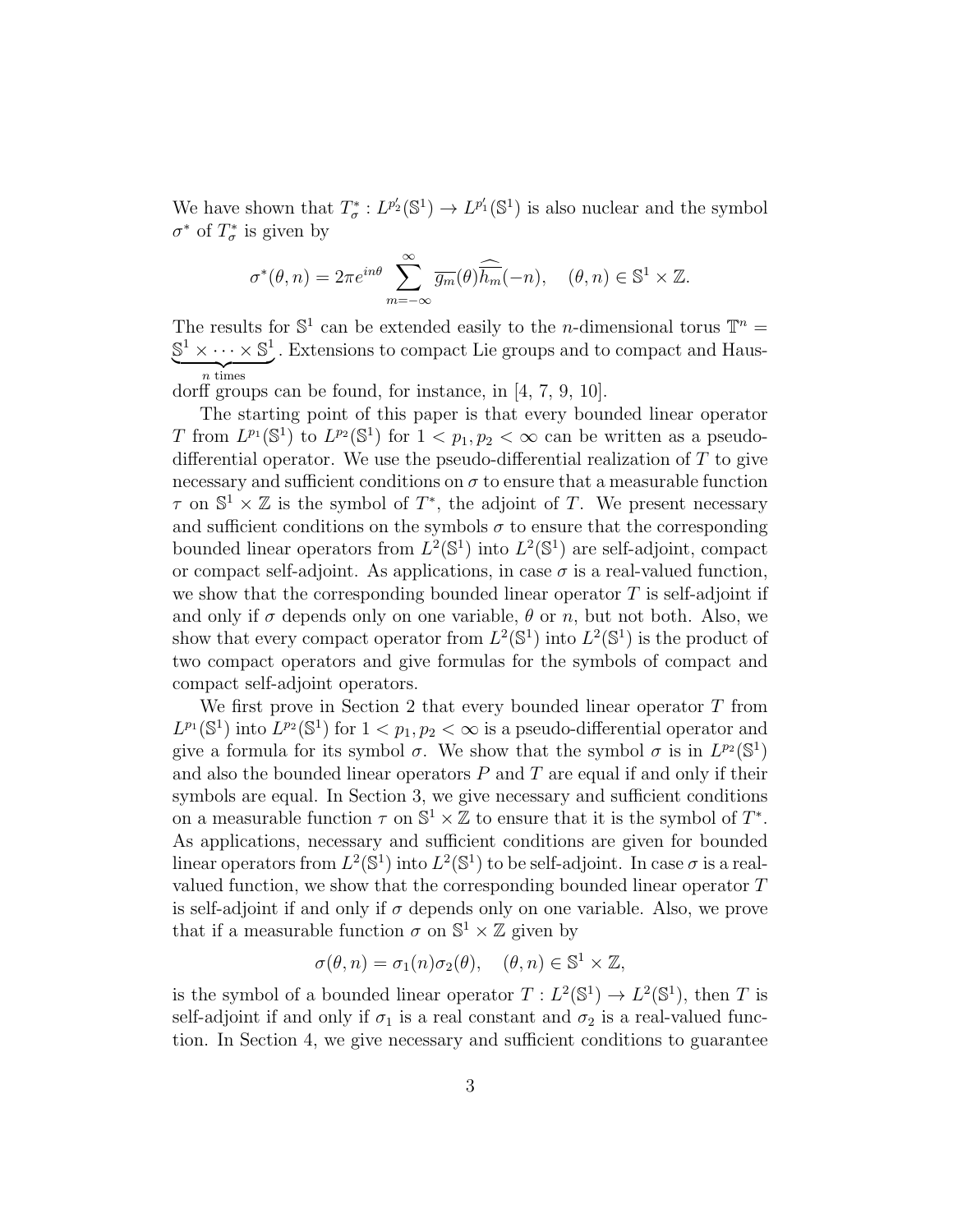that bounded linear operators  $T: L^p(\mathbb{S}^1) \to L^p(\mathbb{S}^1)$ ,  $1 < p < \infty$ , have eigenvalues and eigenfunctions. Necessary and sufficient conditions are given for bounded linear operators from  $L^2(\mathbb{S}^1)$  into  $L^2(\mathbb{S}^1)$  to be compact or compact self-adjoint. We also give some formulas for the symbols of compact and compact self-adjoint operators. We show in Section 5 that every compact operator from  $L^2(\mathbb{S}^1)$  into  $L^2(\mathbb{S}^1)$  is the product of two compact operators

## 2 Bounded Linear Operators

In order to show that every bounded linear operator  $T: L^{p_1}(\mathbb{S}^1) \to L^{p_2}(\mathbb{S}^1)$ ,  $1 < p_1, p_2 < \infty$ , is a pseudo-differential operator, we use the following theorem in [3, 15].

**Theorem 2.1** Let  $f \in L^p(\mathbb{S}^1)$ ,  $1 < p < \infty$ . Then the Fourier series of f converges to f in  $L^p(\mathbb{S}^1)$ .

In the next theorem, we prove that every bounded linear operator  $T$ :  $L^{p_1}(\mathbb{S}^1) \to L^{p_2}(\mathbb{S}^1), 1 < p_1, p_2 < \infty$ , is a pseudo-differential operator and give a formula for its symbol.

**Theorem 2.2** Every bounded linear operator  $T: L^{p_1}(\mathbb{S}^1) \to L^{p_2}(\mathbb{S}^1)$ , 1 <  $p_1, p_2 < \infty$ , is a pseudo-differential operator with symbol  $\sigma$  given by

$$
\sigma(\theta, n) = e^{-in\theta}(Te_n)(\theta), \quad (\theta, n) \in \mathbb{S}^1 \times \mathbb{Z},
$$

where  $e_n(\theta) = e^{in\theta}$  for all  $(\theta, n) \in \mathbb{S}^1 \times \mathbb{Z}$ .

**Proof** Let  $T: L^{p_1}(\mathbb{S}^1) \to L^{p_2}(\mathbb{S}^1)$ ,  $1 < p_1, p_2 < \infty$ , be a bounded linear operator. Using Theorem 2.1, for all  $f \in L^{p_1}(\mathbb{S}^1)$ , we have

$$
(Tf)(\theta) = T\left(\sum_{m=-\infty}^{\infty} e_m \hat{f}(m)\right)(\theta)
$$
  
= 
$$
\sum_{m=-\infty}^{\infty} (Te_m)(\theta) \hat{f}(m)
$$
  
= 
$$
\sum_{m=-\infty}^{\infty} e^{im\theta} \sigma(\theta, m) \hat{f}(m),
$$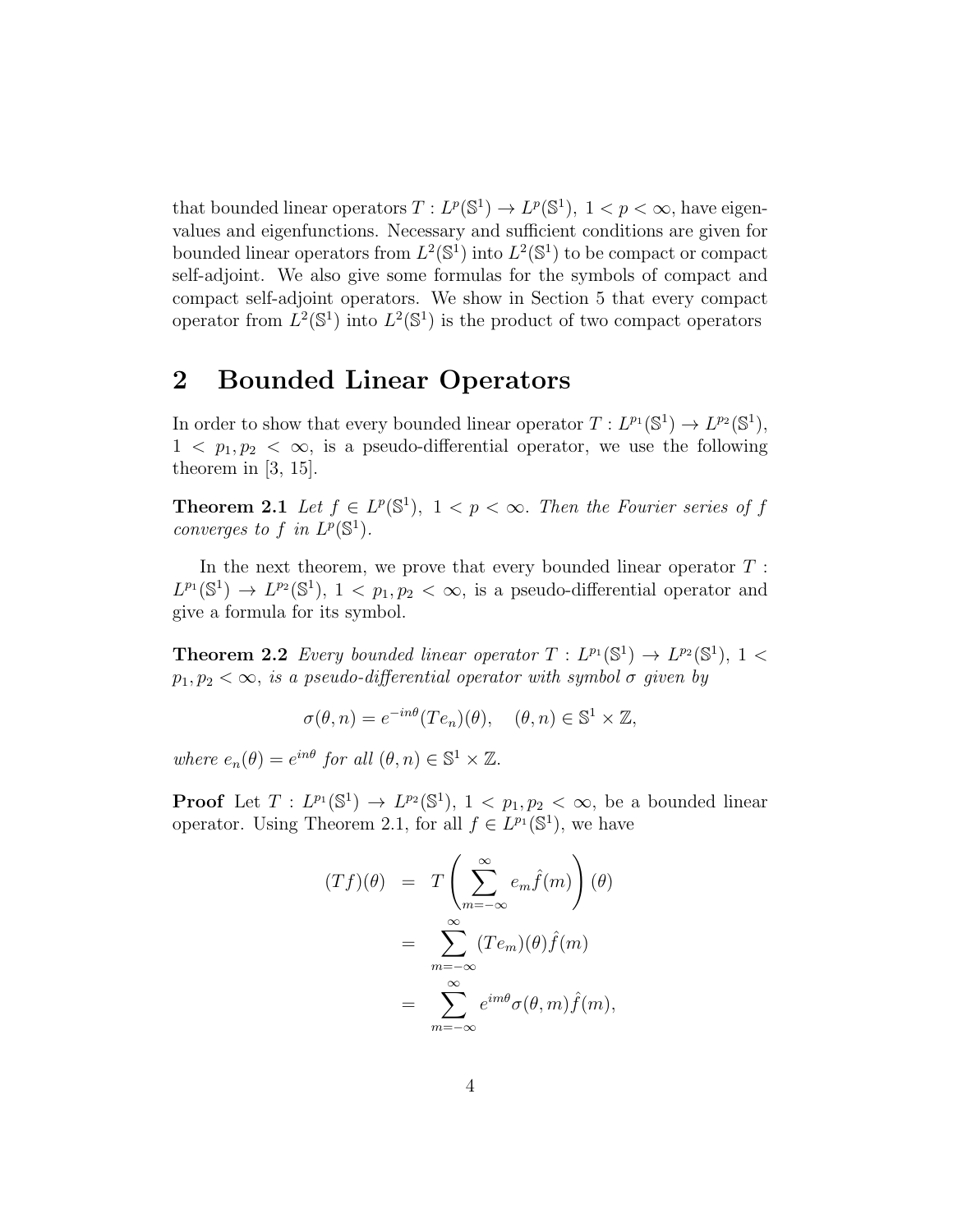where

$$
\sigma(\theta, n) = e^{-in\theta}(Te_n)(\theta), \quad (\theta, n) \in \mathbb{S}^1 \times \mathbb{Z}.
$$

Remark 2.3 While Theorem 2.2 states that every bounded linear operator from  $L^{p_1}(\mathbb{S}^1)$  into  $L^{p_2}(\mathbb{S}^1)$  is a pseudo-differential operator for  $1 < p_1, p_2 <$ ∞, it is well known that not every pseudo-differential operator even from  $L^2(\mathbb{S}^1)$  into  $L^2(\mathbb{S}^1)$  is a bounded linear operator.

In the following theorem, we show that two bounded linear operators  $P$ and T are equal if and only if their corresponding symbols are equal.

**Theorem 2.4** Let  $P, T : L^{p_1}(\mathbb{S}^1) \to L^{p_2}(\mathbb{S}^1), 1 < p_1, p_2 < \infty$ , be two bounded linear operators. Then  $T = P$  if and only if for all  $(\theta, n) \in \mathbb{S}^1 \times \mathbb{Z}$ ,

$$
\sigma(\theta, n) = \eta(\theta, n),
$$

where  $\sigma$  is the symbol of T and  $\eta$  is the symbol of P.

**Proof** Assume that  $P = T$ . Let  $\sigma$  be the symbol of T and  $\eta$  be the symbol of P. Then for all  $f \in L^{p_1}(\mathbb{S}^1)$ ,

$$
(Tf)(\theta) = \sum_{m=-\infty}^{\infty} e^{im\theta} \sigma(\theta, m) \hat{f}(m)
$$
  
= 
$$
\sum_{m=-\infty}^{\infty} e^{im\theta} \eta(\theta, m) \hat{f}(m) = (Pf)(\theta), \quad \theta \in [-\pi, \pi].
$$

Now, let  $n \in \mathbb{Z}$  and  $f = e_n$ . Since

$$
\widehat{e_n}(m) = \begin{cases} 1, & n = m, \\ 0, & n \neq m, \end{cases}
$$
 (2.1)

it follows that

$$
\sigma(\theta, n) = \eta(\theta, n), \quad (\theta, n) \in \mathbb{S}^1 \times \mathbb{Z}.
$$

Conversely, if  $\sigma$  and  $\eta$  are, respectively, the symbols of T and P such that

$$
\sigma(\theta, n) = \eta(\theta, n), \quad (\theta, n) \in \mathbb{S}^1 \times \mathbb{Z},
$$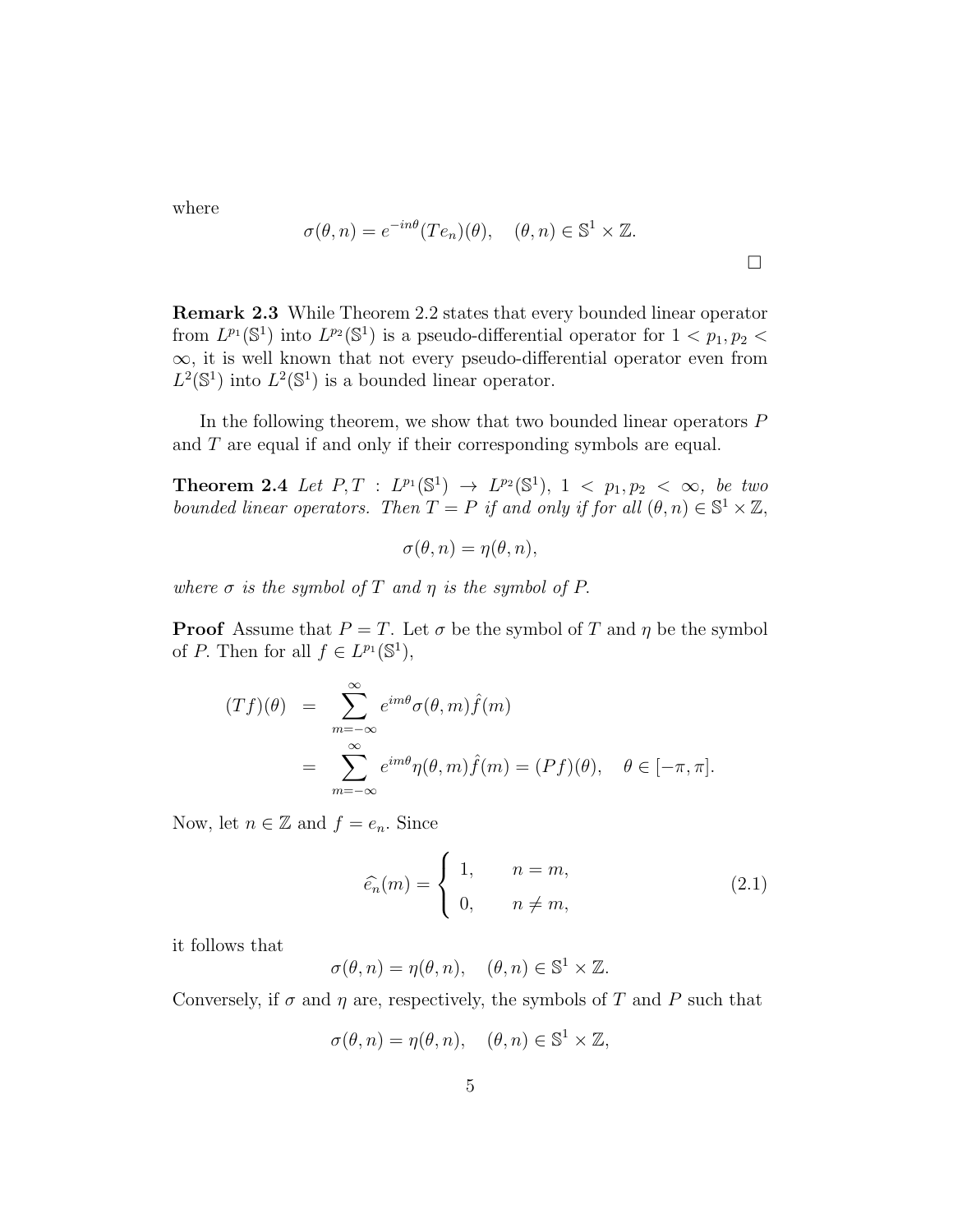then for all  $f \in L^{p_1}(\mathbb{S}^1)$ ,

$$
\sum_{m=-\infty}^{\infty} e^{im\theta} \sigma(\theta, m) \hat{f}(m) = \sum_{m=-\infty}^{\infty} e^{im\theta} \eta(\theta, m) \hat{f}(m), \quad \theta \in [-\pi, \pi],
$$

which means that  $T = P$ .

In the next theorem, we show that if  $T: L^{p_1}(\mathbb{S}^1) \to L^{p_2}(\mathbb{S}^1)$ ,  $1 < p_1, p_2 <$  $\infty$ , is a bounded linear operator with symbol  $\sigma$ , then  $\sigma$  is in  $L^{p_2}(\mathbb{S}^1)$  for all  $n \in \mathbb{Z}$ .

**Theorem 2.5** Let  $T: L^{p_1}(\mathbb{S}^1) \to L^{p_2}(\mathbb{S}^1)$ ,  $1 < p_1, p_2 < \infty$ , be a bounded linear operator with symbol  $\sigma$ . Then for all  $n \in \mathbb{Z}$ ,

$$
\int_{-\pi}^{\pi} |\sigma(\theta, n)|^{p_2} d\theta < \infty.
$$

**Proof** Assume that  $T: L^{p_1}(\mathbb{S}^1) \to L^{p_2}(\mathbb{S}^1)$ ,  $1 < p_1, p_2 < \infty$ , is a bounded linear operator. Then for all  $f \in L^{p_1}(\mathbb{S}^1)$ , there exists a positive constant C such that

$$
\left(\int_{-\pi}^{\pi} |(Tf)(\theta)|^{p_2} d\theta\right)^{1/p_2} = \left(\int_{-\pi}^{\pi} \left|\sum_{m=-\infty}^{\infty} e^{im\theta} \sigma(\theta, m) \widehat{f}(m)\right|^{p_2} d\theta\right)^{1/p_2}
$$
  

$$
\leq C \left(\int_{-\pi}^{\pi} |f(\theta)|^{p_1} d\theta\right)^{1/p_1}.
$$

Now, let  $n \in \mathbb{Z}$  and  $f = e_n$ . Then by  $(2.1)$ ,

$$
\left(\int_{-\pi}^{\pi} |\sigma(\theta, n)|^{p_2} d\theta\right)^{1/p_2}
$$
\n
$$
= \left(\int_{-\pi}^{\pi} \left|\sum_{m=-\infty}^{\infty} e^{im\theta} \sigma(\theta, m) \widehat{e_n}(m)\right|^{p_2} d\theta\right)^{1/p_2}
$$
\n
$$
\leq C \left(\int_{-\pi}^{\pi} |e^{in\theta}|^{p_1} d\theta\right)^{1/p_1} < \infty.
$$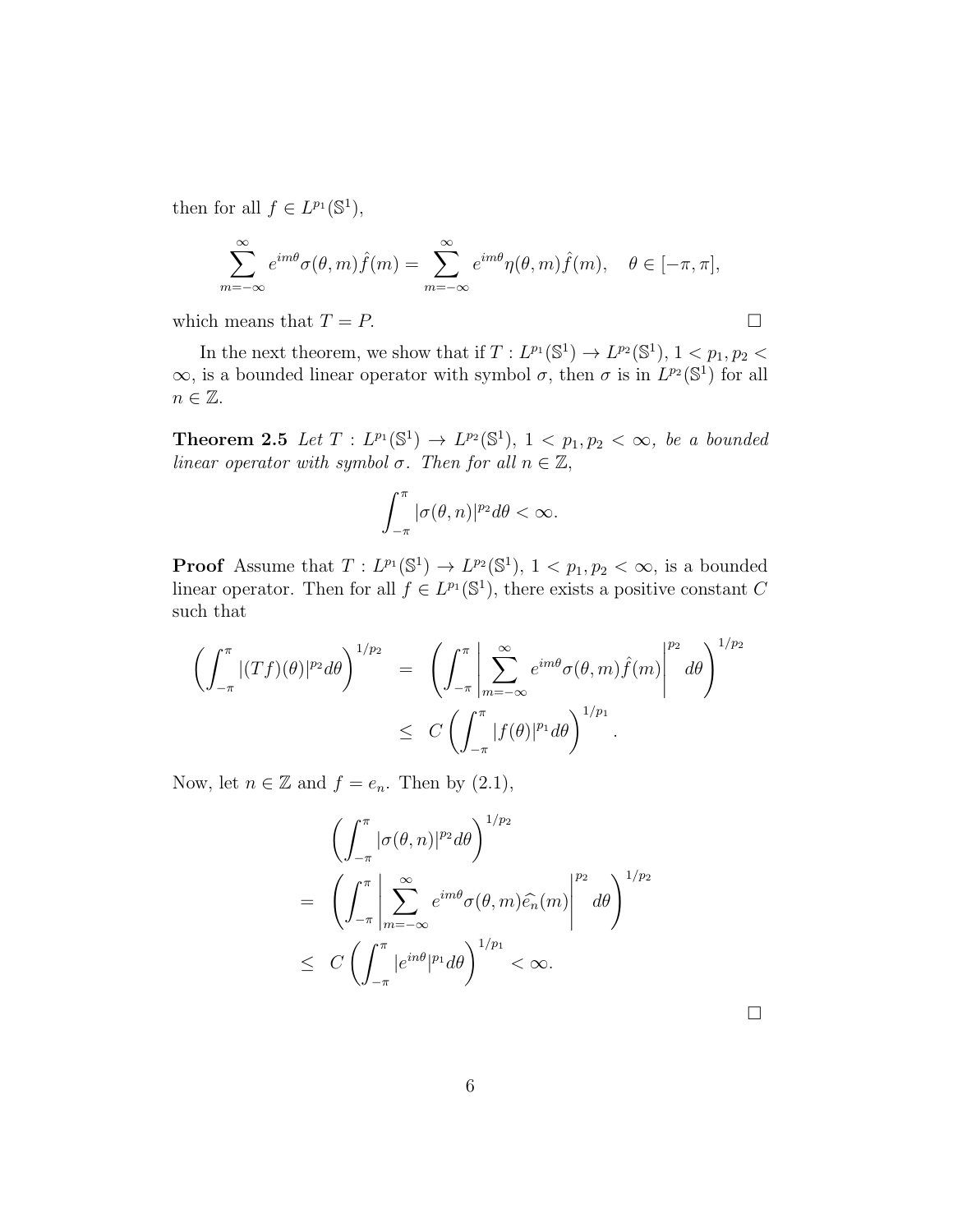#### 3 Adjoints and Self-Adjointness

In this section, we give necessary and sufficient conditions on a measurable function  $\tau$  on  $\mathbb{S}^1 \times \mathbb{Z}$  to ensure that it is the symbol of the adjoint of a bounded linear operator  $T: L^{p_1}(\mathbb{S}^1) \to L^{p_2}(\mathbb{S}^1)$  with symbol  $\sigma$ . As applications, necessary and sufficient conditions are given for bounded linear operators from  $L^2(\mathbb{S}^1)$  into  $L^2(\mathbb{S}^1)$  to be self-adjoint. In case  $\sigma$  is a realvalued function, we show that the corresponding bounded linear operator T is self-adjoint if and only if  $\sigma$  depends only on one variable. Also, we prove that if a measurable function  $\sigma$  on  $\mathbb{S}^1 \times \mathbb{Z}$  given by

$$
\sigma(\theta, n) = \sigma_1(n)\sigma_2(\theta), \quad (\theta, n) \in \mathbb{S}^1 \times \mathbb{Z},
$$

is the symbol of a bounded linear operator  $T: L^2(\mathbb{S}^1) \to L^2(\mathbb{S}^1)$ , then T is self-adjoint if and only if  $\sigma_1$  is a real constant and  $\sigma_2$  is a real-valued function. We begin with the following theorem.

**Theorem 3.1** Let  $T: L^{p_1}(\mathbb{S}^1) \to L^{p_2}(\mathbb{S}^1)$ ,  $1 < p_1, p_2 < \infty$ , be a bounded linear operator with symbol  $\sigma$ . Let  $\tau$  be a measurable function on  $\mathbb{S}^1 \times \mathbb{Z}$ such that

$$
\tau(\cdot, n) \in L^{p'_1}(\mathbb{S}^1), \quad n \in \mathbb{Z}.
$$

Then  $\tau$  is the symbol of  $T^*: L^{p'_2}(\mathbb{S}^1) \to L^{p'_1}(\mathbb{S}^1)$  if and only if for all  $n, m \in$  $\mathbb{Z}.$ 

$$
\int_{-\pi}^{\pi} e^{-im\theta} \sigma(\theta, n) e^{in\theta} d\theta = \int_{-\pi}^{\pi} e^{-im\theta} \overline{\tau(\theta, m)} e^{in\theta} d\theta.
$$

**Proof** Suppose that  $T: L^{p_1}(\mathbb{S}^1) \to L^{p_2}(\mathbb{S}^1)$ ,  $1 < p_1, p_2 < \infty$ , is a bounded linear operator,  $T^* : L^{p'_2}(\mathbb{S}^1) \to L^{p'_1}(\mathbb{S}^1)$  is the adjoint of T and  $\tau$  is the symbol of  $T^*$ . Then

$$
\int_{-\pi}^{\pi} e^{-im\theta} \sigma(\theta, n) e^{in\theta} d\theta = \int_{-\pi}^{\pi} e^{-im\theta} (Te_n)(\theta) d\theta
$$

$$
= \int_{-\pi}^{\pi} \overline{(T^* e_m)(\theta)} e^{in\theta} d\theta
$$

$$
= \int_{-\pi}^{\pi} e^{-im\theta} \overline{\tau(\theta, m)} e^{in\theta} d\theta
$$

for all  $n, m \in \mathbb{Z}$ . Conversely, suppose that for all  $n, m \in \mathbb{Z}$ ,

$$
\int_{-\pi}^{\pi} e^{-im\theta} \sigma(\theta, n) e^{in\theta} d\theta = \int_{-\pi}^{\pi} e^{-im\theta} \overline{\tau(\theta, m)} e^{in\theta} d\theta.
$$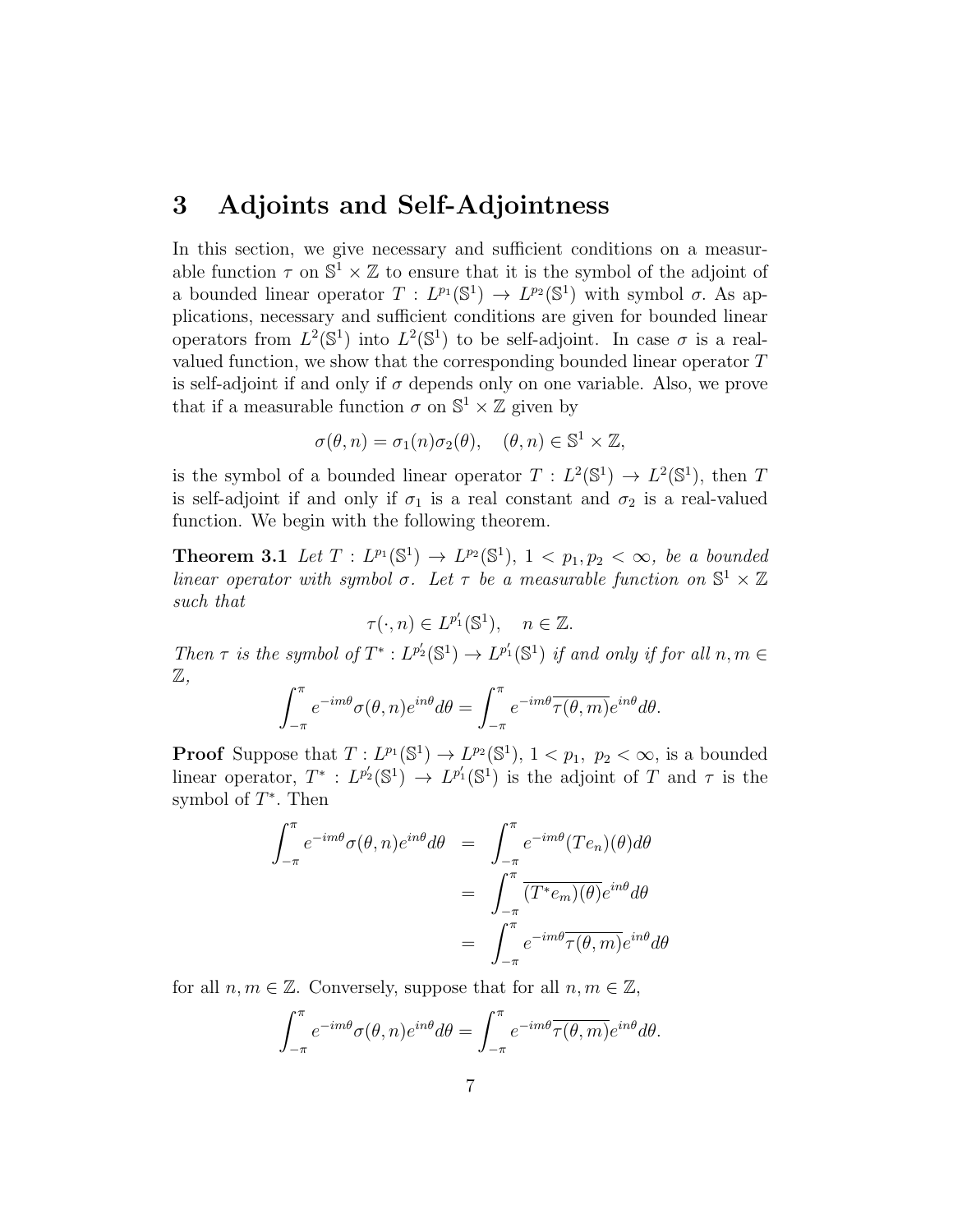Then for all  $n, m \in \mathbb{Z}$ ,

$$
\int_{-\pi}^{\pi} e^{-im\theta} \overline{\tau(\theta, m)} e^{in\theta} d\theta = \int_{-\pi}^{\pi} e_{-m}(\theta) (Te_n)(\theta) d\theta
$$

$$
= \int_{-\pi}^{\pi} \overline{(T^*e_m)(\theta)} e_n(\theta) d\theta,
$$

which implies that

Therefore

$$
T^*e_m = \tau(\cdot, m)e_m, \quad m \in \mathbb{Z}.
$$
  
\n
$$
\tau \text{ is the symbol of } T^* : L^{p'_2}(\mathbb{S}^1) \to L^{p'_1}(\mathbb{S}^1).
$$

As a consequence of Theorem 3.1, we have the following formula for the symbol of the adjoint of a bounded linear operator  $T: L^{p_1}(\mathbb{S}^1) \to L^{p_2}(\mathbb{S}^1)$ with symbol  $\sigma$ , where  $1 < p_1, p_2 < \infty$ .

**Theorem 3.2** Let  $T: L^{p_1}(\mathbb{S}^1) \to L^{p_2}(\mathbb{S}^1)$ ,  $1 < p_1, p_2 < \infty$ , be a bounded linear operator with symbol  $\sigma$ . Let  $\tau$  be a measurable function on  $\mathbb{S}^1 \times \mathbb{Z}$ . Then  $\tau$  is the symbol of  $T^*$  if and only if for every  $(\theta, n) \in \mathbb{S}^1 \times \mathbb{Z}$ ,

$$
\tau(\theta, n) = \frac{1}{2\pi} \sum_{k=-\infty}^{\infty} e^{ik\theta} \int_{-\pi}^{\pi} e^{-ik\theta'} \overline{\sigma(\theta', k+n)} d\theta'.
$$

**Proof** Suppose that  $\tau$  is the symbol of  $T^*$ . Using Theorem 3.1, we get for all  $k, n \in \mathbb{Z}$ ,

$$
\int_{-\pi}^{\pi} e^{-ik\theta'} \tau(\theta', n) e^{in\theta'} d\theta' = \int_{-\pi}^{\pi} e^{-ik\theta'} \overline{\sigma(\theta', k)} e^{in\theta'} d\theta'.
$$

According to Theorems 2.1 and 2.5, we get for every  $(\theta, n) \in \mathbb{S}^1 \times \mathbb{Z}$ ,

$$
e^{in\theta}\tau(\theta,n) = \sum_{k=-\infty}^{\infty} e^{ik\theta} \frac{1}{2\pi} \int_{-\pi}^{\pi} e^{-ik\theta'} \tau(\theta',n) e^{in\theta'} d\theta'
$$

$$
= \sum_{k=-\infty}^{\infty} e^{ik\theta} \frac{1}{2\pi} \int_{-\pi}^{\pi} e^{-ik\theta'} \overline{\sigma(\theta',k)} e^{in\theta'} d\theta'.
$$

Conversely, suppose that for every  $(\theta, n) \in \mathbb{S}^1 \times \mathbb{Z}$ ,

$$
\tau(\theta, n) = \frac{1}{2\pi} \sum_{k=-\infty}^{\infty} e^{ik\theta'} \int_{-\pi}^{\pi} e^{-ik\theta'} \overline{\sigma(\theta', k+n)} e^{in\theta'} d\theta'.
$$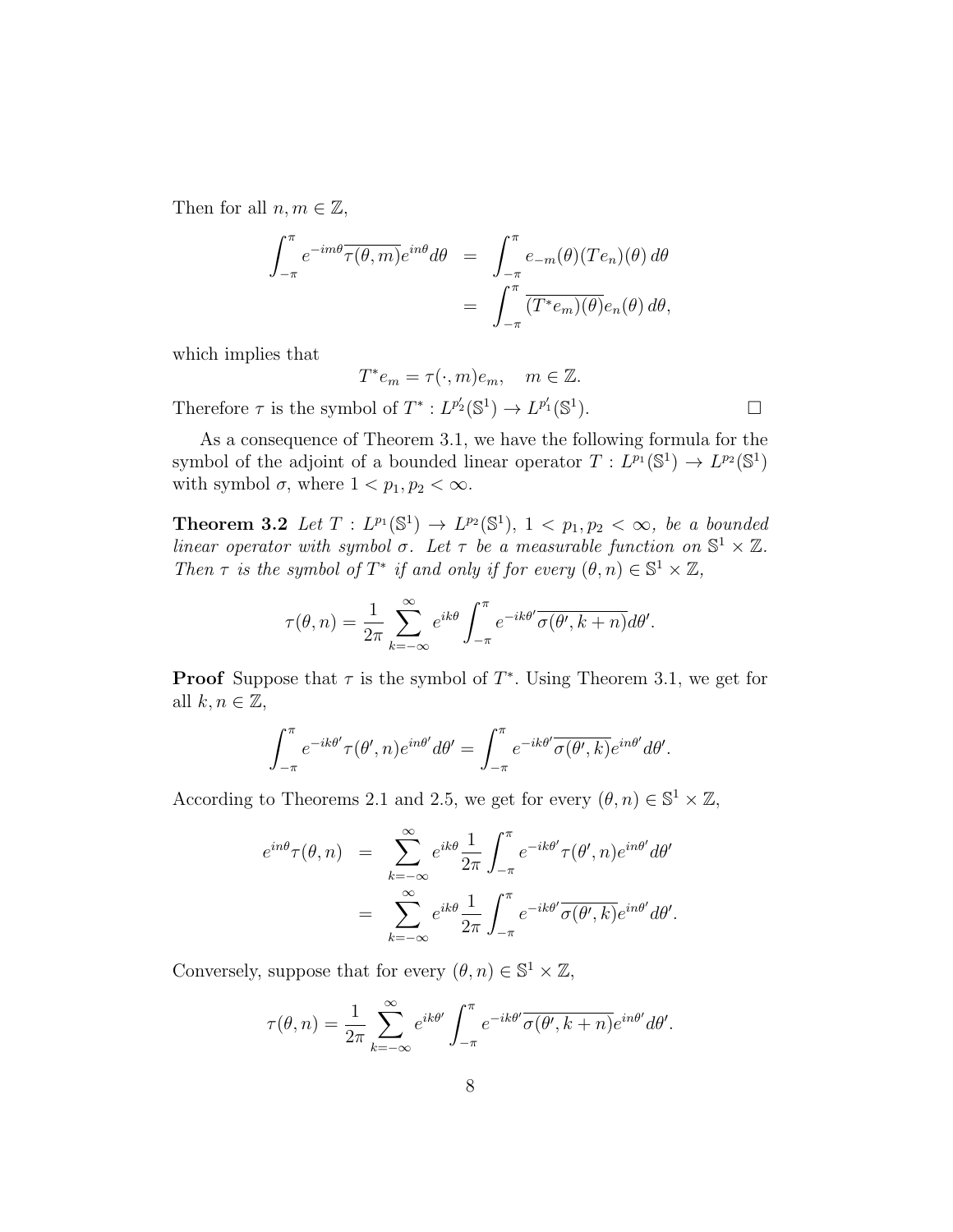Then for every  $m \in \mathbb{Z}$ ,

$$
\int_{-\pi}^{\pi} e^{-im\theta} e^{in\theta} \tau(\theta, n) d\theta = \int_{-\pi}^{\pi} e^{-im\theta'} \overline{\sigma(\theta', m)} e^{in\theta'} d\theta'
$$

and by Theorem 3.1, the proof is complete.  $\Box$ 

As applications of Theorems 3.1 and 3.2, we give necessary and sufficient conditions on the symbols of bounded linear operators  $T: L^2(\mathbb{S}^1) \to L^2(\mathbb{S}^1)$ to ensure that  $T$  is self-adjoint.

**Corollary 3.3** A bounded linear operator  $T : L^2(\mathbb{S}^1) \to L^2(\mathbb{S}^1)$  is selfadjoint if and only if for all  $n, m \in \mathbb{Z}$ ,

$$
\int_{-\pi}^{\pi} e^{-im\theta} \sigma(\theta, n) e^{in\theta} d\theta = \int_{-\pi}^{\pi} e^{-im\theta} \overline{\sigma(\theta, m)} e^{in\theta} d\theta,
$$

where  $\sigma$  is the symbol of T.

**Corollary 3.4** If  $T: L^2(\mathbb{S}^1) \to L^2(\mathbb{S}^1)$  is a bounded linear operator such that for all  $(\theta, n) \in \mathbb{S}^1 \times \mathbb{Z}$ , its corresponding symbol  $\sigma(\theta, n) = \sigma(n) \in \mathbb{R}$  or  $\sigma(\theta, n) = \sigma(\theta) \in \mathbb{R}$ , then T is self-adjoint.

In the following theorem, we show that the converse of Corollary 3.4 is true as well.

**Theorem 3.5** Let  $T: L^2(\mathbb{S}^1) \to L^2(\mathbb{S}^1)$  be a bounded linear operator such that the corresponding symbol  $\sigma$  is a real-valued measurable function on  $\mathbb{S}^1 \times \mathbb{Z}$ . Then T is self-adjoint if and only if  $\sigma$  depends only on n or  $\theta$ .

**Proof** Suppose that  $\sigma$  is a real-valued measurable function such that  $\sigma$ depends only on n or  $\theta$ . Then using Corollary 3.4, T is self-adjoint. Conversely, let  $\sigma$  be a real-valued measurable function on  $\mathbb{S}^1 \times \mathbb{Z}$  such that  $T : L^2(\mathbb{S}^1) \to L^2(\mathbb{S}^1)$  is self-adjoint. Then according to Corollary 3.3, by changing variables, we have for all  $m, k \in \mathbb{Z}$ ,

$$
\int_{-\pi}^{\pi} e^{-ik\theta} \sigma(\theta, m) d\theta = \int_{-\pi}^{\pi} e^{-ik\theta} \sigma(\theta, m + k) d\theta.
$$
 (3.2)

Replacing m by  $m + k$  in (3.2), we obtain

$$
\int_{-\pi}^{\pi} e^{-ik\theta} \sigma(\theta, m + k) d\theta = \int_{-\pi}^{\pi} e^{-ik\theta} \sigma(\theta, m + 2k) d\theta, \quad k, m \in \mathbb{Z}.
$$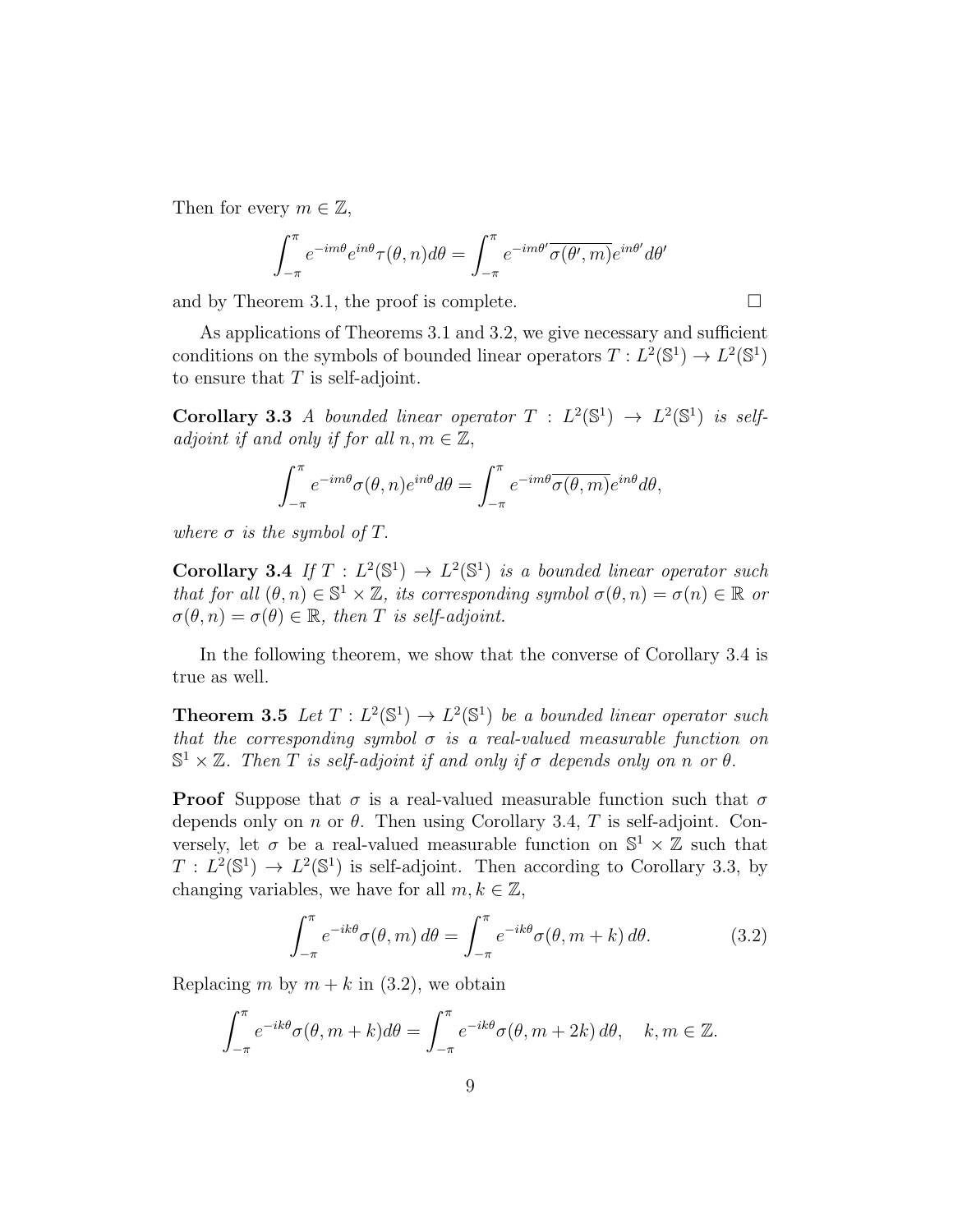Repeating the process, we get

$$
\int_{-\pi}^{\pi} e^{-ik\theta} \sigma(\theta, m) d\theta = \int_{-\pi}^{\pi} e^{-ik\theta} \sigma(\theta, m + nk) d\theta, \quad k, n, m \in \mathbb{Z}, \qquad (3.3)
$$

which means that the Fourier transform of  $\sigma$  does not depend on the second variable. Therefore  $\sigma$  depends only on n or  $\theta$ .

For bounded linear operators from  $L^{p_1}(\mathbb{S}^1)$  into  $L^{p_2}(\mathbb{S}^1)$ , we have the following theorem, which follows from Theorem 3.1 and the proof of Theorem 3.5.

**Theorem 3.6** Let  $T: L^{p_1}(\mathbb{S}^1) \to L^{p_2}(\mathbb{S}^1)$ ,  $1 < p_1, p_2 < \infty$ , be a bounded linear operator with symbol  $\sigma$ . Then  $\sigma$  depends only on n or  $\theta$  if and only if for all  $(\theta, n) \in \mathbb{S}^1 \times \mathbb{Z}$ ,

$$
\overline{\sigma^*(\theta, n)} = \overline{\sigma}^*(\theta, n),
$$

where  $\sigma^*$  is the symbol of  $T^*$  and  $\overline{\sigma}^*$  is the symbol of  $T^*_{\overline{\sigma}}$ .

Now, we investigate a bounded linear operator T with symbol  $\sigma$  given by

$$
\sigma(\theta, n) = \sigma_1(n)\sigma_2(\theta), \quad (\theta, n) \in \mathbb{S}^1 \times \mathbb{Z},
$$

where  $\sigma_1$  and  $\sigma_2$  are measurable functions on, respectively, Z and  $\mathbb{S}^1$ . The following corollary follows from Corollary 3.3 immediately.

**Corollary 3.7** Let  $T: L^2(\mathbb{S}^1) \to L^2(\mathbb{S}^1)$  be a bounded linear operator such that the measurable function  $\sigma$  on  $\mathbb{S}^1 \times \mathbb{Z}$  given by

$$
\sigma(\theta, n) = \sigma_1(n)\sigma_2(\theta), \quad (\theta, n) \in \mathbb{S}^1 \times \mathbb{Z},
$$

is its symbol. Then T is self-adjoint if and only if for all  $n, m \in \mathbb{Z}$ ,

$$
\sigma_1(n) \int_{-\pi}^{\pi} e^{-im\theta} \sigma_2(\theta) e^{in\theta} d\theta = \overline{\sigma_1(m)} \int_{-\pi}^{\pi} e^{-im\theta} \overline{\sigma_2(\theta)} e^{in\theta} d\theta.
$$

**Theorem 3.8** Let  $\sigma_1$  be a measurable function on  $\mathbb{Z}$  and  $\sigma_2$  be a measurable function on  $\mathbb{S}^1$ . Let  $\sigma$  be the measurable function on  $\mathbb{S}^1 \times \mathbb{Z}$  defined by

$$
\sigma(\theta, n) = \sigma_1(n)\sigma_2(\theta), \quad (\theta, n) \in \mathbb{S}^1 \times \mathbb{Z}.
$$

Suppose that  $\sigma$  is the symbol of a bounded linear operator  $T : L^2(\mathbb{S}^1) \to$  $L^2(\mathbb{S}^1)$  and  $\sigma_2$  is a nonconstant real-valued function. Then T is self-adjoint if and only if  $\sigma_1$  is a real constant.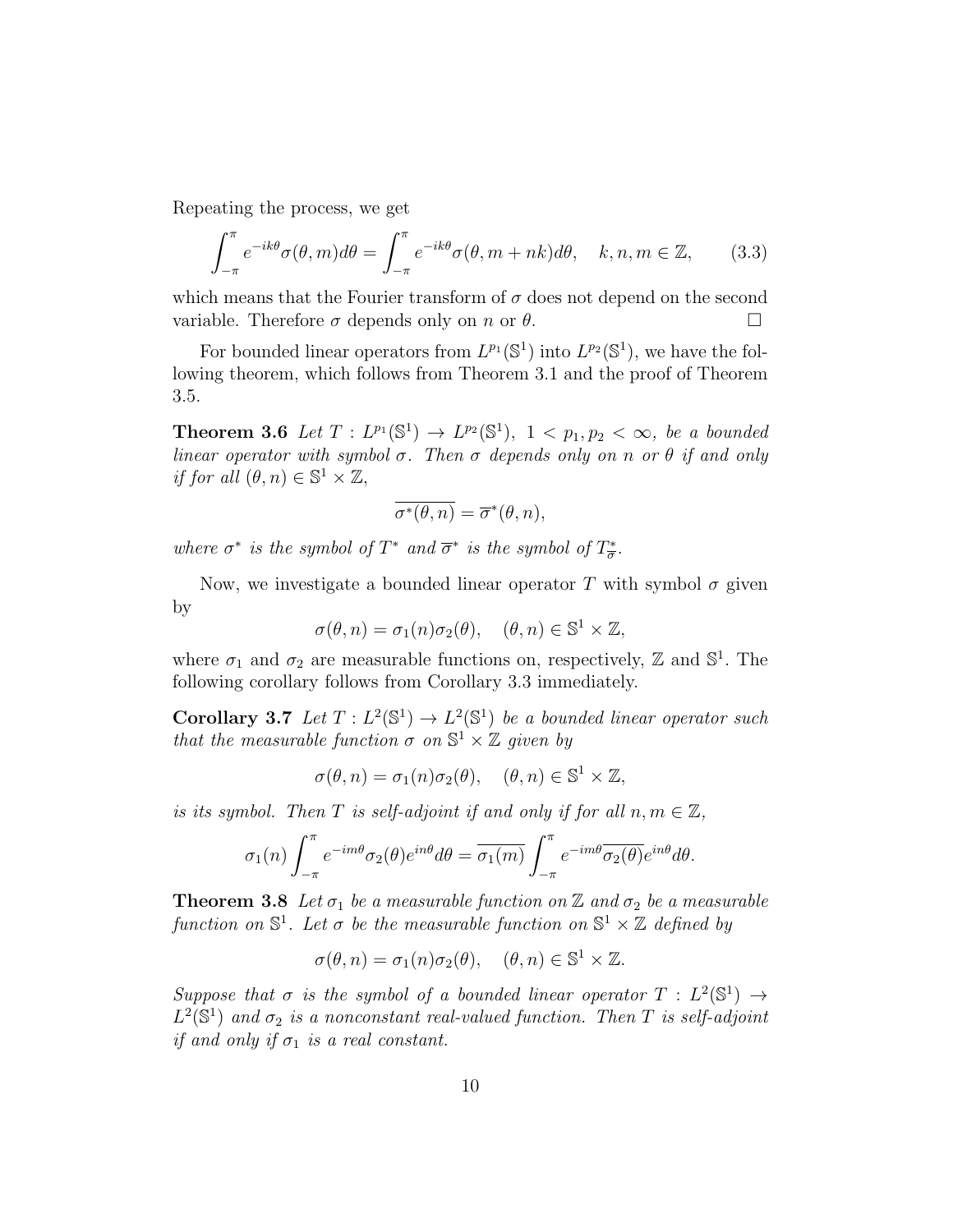**Proof** Suppose that  $T: L^2(\mathbb{S}^1) \to L^2(\mathbb{S}^1)$  is a self-adjoint operator. Then by Corollary 3.3, we get for all  $n, m \in \mathbb{Z}$ ,

$$
\sigma_1(n) \int_{-\pi}^{\pi} e^{-im\theta} \sigma_2(\theta) e^{in\theta} d\theta = \overline{\sigma_1(m)} \int_{-\pi}^{\pi} e^{-im\theta} \overline{\sigma_2(\theta)} e^{in\theta} d\theta
$$

$$
= \overline{\sigma_1(m)} \int_{-\pi}^{\pi} e^{-im\theta} \sigma_2(\theta) e^{in\theta} d\theta.
$$

Then for all  $n, m \in \mathbb{Z}$ , we get

$$
\sigma_1(n) = \overline{\sigma_1(m)}.
$$

This means that  $\sigma_1$  is a real constant. Conversely, if  $\sigma_1$  is a real constant, then by Theorem 3.5, T is self-adjoint.  $\square$ 

In the preceding theorem, the condition that  $\sigma_2$  is a real-valued function cannot be removed. Indeed, let  $\sigma_2$  be a complex-valued function on  $\mathbb{S}^1$ . Then it is easy to see that  $T_{\sigma_2}: L^2(\mathbb{S}^1) \to L^2(\mathbb{S}^1)$  cannot be self-adjoint.

In order to give another formula for the symbol of the adjoint of a bounded linear operator, we need the following theorem.

**Theorem 3.9** Let  $T: L^{p_1}(\mathbb{S}^1) \to L^{p_2}(\mathbb{S}^1)$ ,  $1 < p_1, p_2 < \infty$ , be a bounded linear operator with symbol  $\sigma$ . Then for every  $f \in L^{p_1}(\mathbb{S}^1)$  and  $\theta \in [-\pi, \pi]$ ,

$$
(Tf)(\theta) = \sum_{k=-\infty}^{\infty} e^{ik\theta} \sigma(\theta, k) \hat{f}(k) = \frac{1}{2\pi} \sum_{k=-\infty}^{\infty} e^{ik\theta} \int_{-\pi}^{\pi} e^{-ik\theta'} \overline{\tau(\theta', k)} f(\theta') d\theta',
$$

where  $\tau$  is the symbol of  $T^*$  and is given by the formula given in Theorem 3.2.

**Proof** For every  $f \in L^{p_1}(\mathbb{S}^1)$  and  $\theta \in [-\pi, \pi]$ , we have

$$
\sum_{k=-\infty}^{\infty} e^{ik\theta} \int_{-\pi}^{\pi} e^{-ik\theta'} \overline{\tau(\theta',k)} f(\theta') d\theta' = \sum_{k=-\infty}^{\infty} e^{ik\theta} \int_{-\pi}^{\pi} (\overline{T^*e_k)(\theta')} f(\theta') d\theta'
$$
  

$$
= \sum_{k=-\infty}^{\infty} e^{ik\theta} \int_{-\pi}^{\pi} e^{-ik\theta'} (Tf)(\theta') d\theta'
$$
  

$$
= 2\pi (Tf)(\theta)
$$
  

$$
= 2\pi \sum_{k=-\infty}^{\infty} e^{ik\theta} \sigma(\theta,k) \hat{f}(k).
$$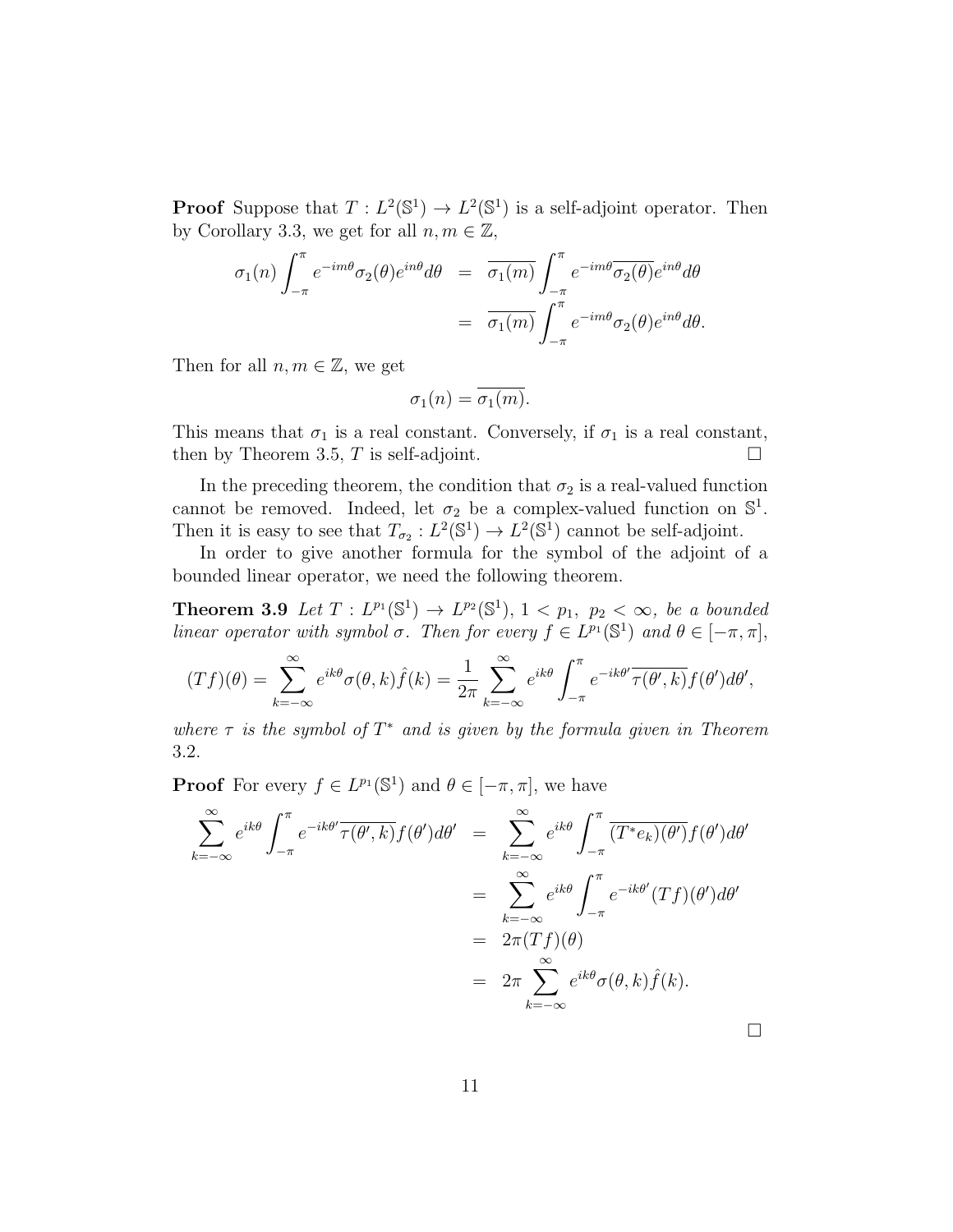**Theorem 3.10** Let  $T: L^{p_1}(\mathbb{S}^1) \to L^{p_2}(\mathbb{S}^1)$ ,  $1 < p_1, p_2 < \infty$ , be a bounded linear operator with symbol  $\sigma$ . Let  $\tau$  be a measurable function on  $\mathbb{S}^1 \times \mathbb{Z}$ . Then  $\tau$  is the symbol of  $T^*$  if and only if

$$
\sum_{k=-\infty}^{\infty}e^{ik\theta}\sigma(\theta,k)e^{-ik\theta'}=\sum_{k=-\infty}^{\infty}e^{ik\theta}\overline{\tau(\theta',k)}e^{-ik\theta'},\quad \theta,\theta'\in[-\pi,\pi].
$$

**Proof** Suppose that  $\tau$  is the symbol of  $T^*$ . Then using Theorem 3.9, we get for every  $f \in L^{p_1}(\mathbb{S}^1)$  and  $\theta \in [-\pi, \pi]$ ,

$$
(Tf)(\theta) = \sum_{k=-\infty}^{\infty} e^{ik\theta} \sigma(\theta, k) \hat{f}(k) = \frac{1}{2\pi} \sum_{k=-\infty}^{\infty} e^{ik\theta} \int_{-\pi}^{\pi} e^{-ik\theta'} \overline{\tau(\theta', k)} f(\theta') d\theta'.
$$

In fact, for all  $f \in L^{p_1}(\mathbb{S}^1)$  and  $\theta \in [-\pi, \pi]$ ,

$$
\int_{-\pi}^{\pi} \sum_{k=-\infty}^{\infty} e^{ik\theta} \sigma(\theta, k) e^{-ik\theta'} f(\theta') d\theta' = \int_{-\pi}^{\pi} \sum_{k=-\infty}^{\infty} e^{ik\theta} \overline{\tau(\theta', k)} e^{-ik\theta'} f(\theta') d\theta'.
$$

So,

$$
\sum_{k=-\infty}^{\infty} e^{ik\theta} \sigma(\theta, k) e^{-ik\theta'} = \sum_{k=-\infty}^{\infty} e^{ik\theta} \overline{\tau(\theta', k)} e^{-ik\theta'}, \quad \theta, \theta' \in [-\pi, \pi].
$$

Conversely, suppose that

$$
\sum_{k=-\infty}^{\infty} e^{ik\theta} \sigma(\theta, k) e^{-ik\theta'} = \sum_{k=-\infty}^{\infty} e^{ik\theta} \overline{\tau(\theta', k)} e^{-ik\theta'}, \quad \theta, \theta' \in [-\pi, \pi].
$$

Then for every  $f \in L^{p_1}(\mathbb{S}^1)$ ,

$$
\sum_{k=-\infty}^{\infty} e^{ik\theta} \sigma(\theta, k) e^{-ik\theta'} f(\theta') = \sum_{k=-\infty}^{\infty} e^{ik\theta} \overline{\tau(\theta', k)} e^{-ik\theta'} f(\theta'), \quad \theta, \theta' \in [-\pi, \pi].
$$

Integrating with respect to  $\theta'$ , we get

$$
\sum_{k=-\infty}^{\infty} e^{ik\theta} \sigma(\theta, k) \hat{f}(k) = \frac{1}{2\pi} \sum_{k=-\infty}^{\infty} e^{ik\theta} \int_{-\pi}^{\pi} e^{-ik\theta'} \overline{\tau(\theta', k)} f(\theta') d\theta'
$$

and the proof is complete.  $\Box$ 

**Corollary 3.11** A bounded linear operator  $T: L^2(\mathbb{S}^1) \to L^2(\mathbb{S}^1)$  with symbol  $\sigma$  is self-adjoint if and only if

$$
\sum_{k=-\infty}^{\infty} e^{ik\theta} \sigma(\theta, k) e^{-ik\theta'} = \sum_{k=-\infty}^{\infty} e^{ik\theta} \overline{\sigma(\theta', k)} e^{-ik\theta'}, \quad \theta, \theta' \in [-\pi, \pi].
$$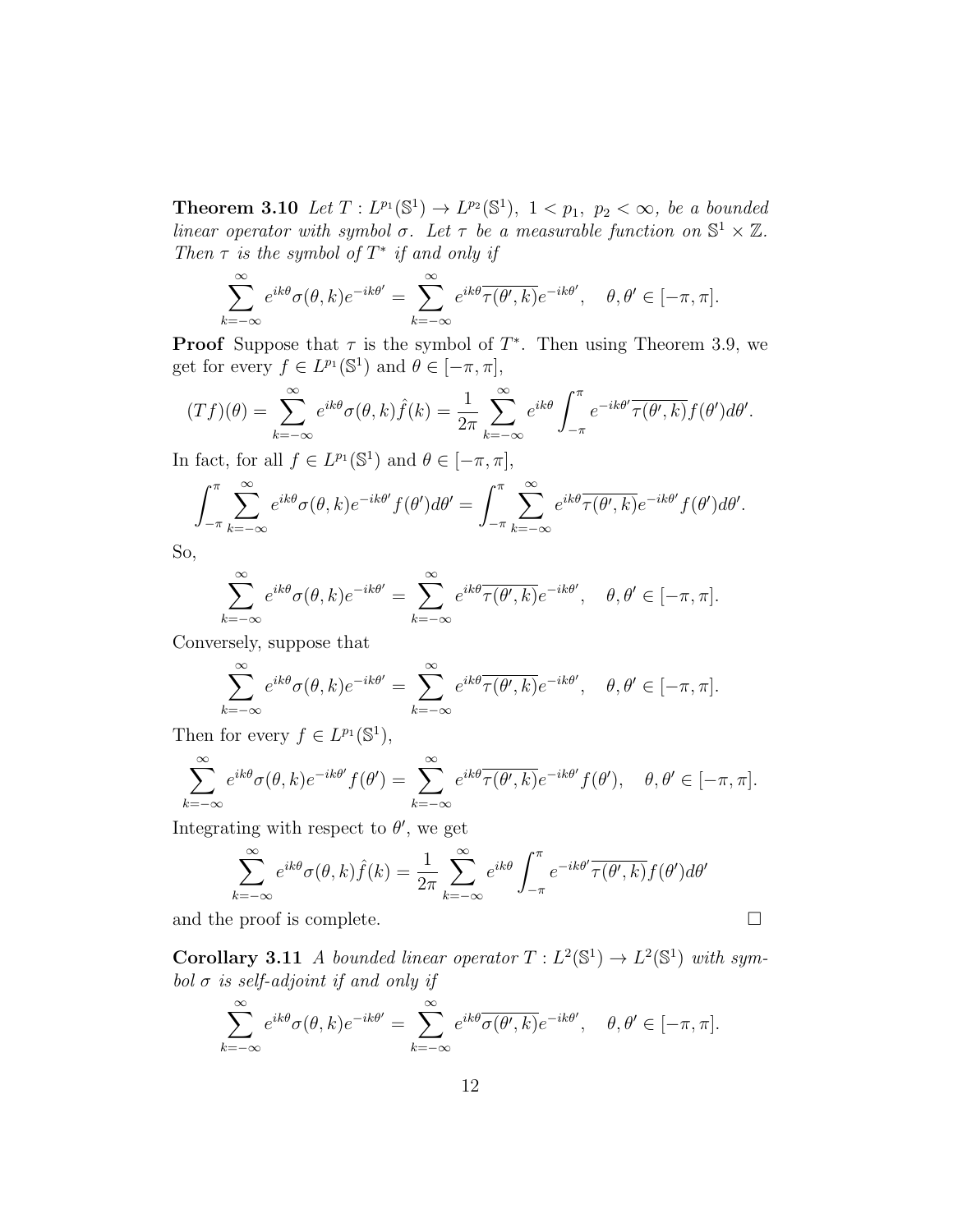# 4 Eigenvalues, Eigenfunctions and Compact **Operators**

In this section, we give necessary and sufficient conditions to guarantee that bounded linear operators T from  $L^p(\mathbb{S}^1)$  into  $L^p(\mathbb{S}^1)$  for  $1 < p < \infty$  have eigenvalues and eigenfunctions. Also, necessary and sufficient conditions are given for bounded linear operators from  $L^2(\mathbb{S}^1)$  to  $L^2(\mathbb{S}^1)$  to be compact or compact self-adjiont. As applications, we give formulas for the symbols of compact and compact self-adjoint operators.

In the following theorem, a necessary and sufficient condition is given for bounded linear operators  $T: L^p(\mathbb{S}^1) \to L^p(\mathbb{S}^1)$ ,  $1 < p < \infty$ , to have eigenvalues and eigenfunctions.

**Theorem 4.1** Let  $T: L^p(\mathbb{S}^1) \to L^p(\mathbb{S}^1)$ ,  $1 < p < \infty$ , be a bounded linear operator such that the measurable function  $\sigma$  on  $\mathbb{S}^1 \times \mathbb{Z}$  is its symbol. Then  $\lambda \in \mathbb{C}$  is an eigenvalue of T if and only if there is a nonzero function  $f \in L^p(\mathbb{S}^1)$  such that

$$
\int_{-\pi}^{\pi} e^{-im\theta} \overline{\tau(\theta, m)} f(\theta) d\theta = 2\pi \lambda \hat{f}(m), \quad m \in \mathbb{Z},
$$

where  $\tau$  is the symbol of  $T^*$ .

**Proof** Suppose that  $T: L^p(\mathbb{S}^1) \to L^p(\mathbb{S}^1)$ ,  $1 < p < \infty$ , is a bounded linear operator and  $\lambda \in \mathbb{C}$  is an eigenvalue of T. Then there is a nonzero function  $f \in L^p(\mathbb{S}^1)$  such that

$$
(Tf)(\theta) = \lambda f(\theta), \quad \theta \in [-\pi, \pi].
$$

So, for every  $m \in \mathbb{Z}$ ,

$$
\int_{-\pi}^{\pi} e^{-im\theta} \overline{\tau(\theta, m)} f(\theta) d\theta = \int_{-\pi}^{\pi} \overline{(T^* e_m)(\theta)} f(\theta) d\theta
$$

$$
= \int_{-\pi}^{\pi} e^{-im\theta} (Tf)(\theta) d\theta
$$

$$
= 2\pi \lambda \hat{f}(m).
$$

Conversely, suppose that there is a nonzero function  $f \in L^p(\mathbb{S}^1)$  such that

$$
\int_{-\pi}^{\pi} e^{-im\theta} \overline{\tau(\theta, m)} f(\theta) d\theta = 2\pi \lambda \hat{f}(m), \quad m \in \mathbb{Z}.
$$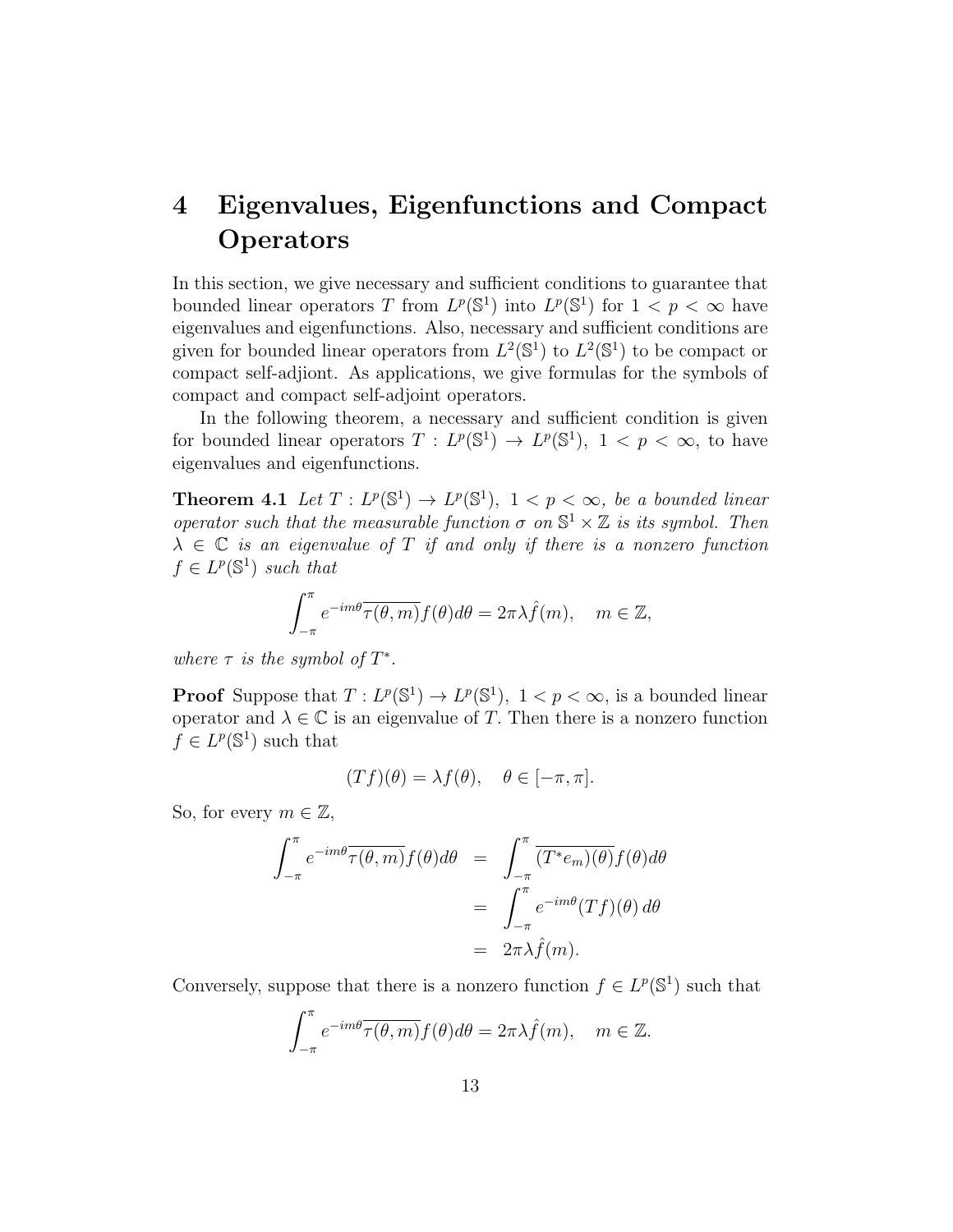Then for every  $m \in \mathbb{Z}$ ,

$$
2\pi\lambda \hat{f}(m) = \int_{-\pi}^{\pi} e^{-im\theta} \overline{\tau(\theta, m)} f(\theta) d\theta
$$
  
= 
$$
\int_{-\pi}^{\pi} \overline{(T^*e_m)(\theta)} f(\theta) d\theta
$$
  
= 
$$
\int_{-\pi}^{\pi} e^{-im\theta} (Tf)(\theta) d\theta
$$
  
= 
$$
2\pi \overline{(Tf)}(m).
$$

So,  $Tf = \lambda f$  and the proof is complete  $\square$ 

We have the following immediate corollary.

Corollary 4.2 Let  $T: L^p(\mathbb{S}^1) \to L^p(\mathbb{S}^1)$ ,  $1 < p < \infty$ , be a bounded linear operator with symbol  $\sigma$ . Then  $f = e_n$ ,  $n \in \mathbb{Z}$ , is an eigenfunction of T if and only if for all  $m \in \mathbb{Z}$ ,

$$
\int_{-\pi}^{\pi} e^{-im\theta} \overline{\tau(\theta, m)} e^{in\theta} d\theta = \begin{cases} \int_{-\pi}^{\pi} \overline{\tau(\theta, n)} d\theta, & n = m, \\ 0, & n \neq m, \end{cases}
$$

where  $\tau$  is the symbol of  $T^*$ . In this case,

$$
\lambda_n = \int_{-\pi}^{\pi} \overline{\tau(\theta, n)} d\theta
$$

is the eigenvalue corresponding to the eigenfunction  $e_n$ .

Using Theorem 3.5, we have another corollary of Theorem 4.1.

**Theorem 4.3** Let  $T: L^2(\mathbb{S}^1) \to L^2(\mathbb{S}^1)$  be a bounded linear operator such that the real-valued measurable function  $\sigma$  on  $\mathbb{S}^1 \times \mathbb{Z}$  is its symbol. Then T is self-adjoint if and only if for all  $n \in \mathbb{Z}$ , the function  $e_n$  is an eigenfunction of T corresponding to the eigenvalue  $\sigma(n)$  or  $\sigma$  is a function of  $\theta$  only.

In the next theorem, we show that a nonzero function  $\varphi \in L^2(\mathbb{S}^1)$  is an eigenfunction of a bounded linear operator  $T : L^2(\mathbb{S}^1) \to L^2(\mathbb{S}^1)$  with symbol  $\sigma$  if and only if  $\hat{\varphi}$  is an eigenfunction of a bounded linear operator  $P: L^2(\mathbb{Z}) \to L^2(\mathbb{Z})$  with symbol  $\rho$ , where  $\rho$  can be calculated in terms of  $\sigma$ .

14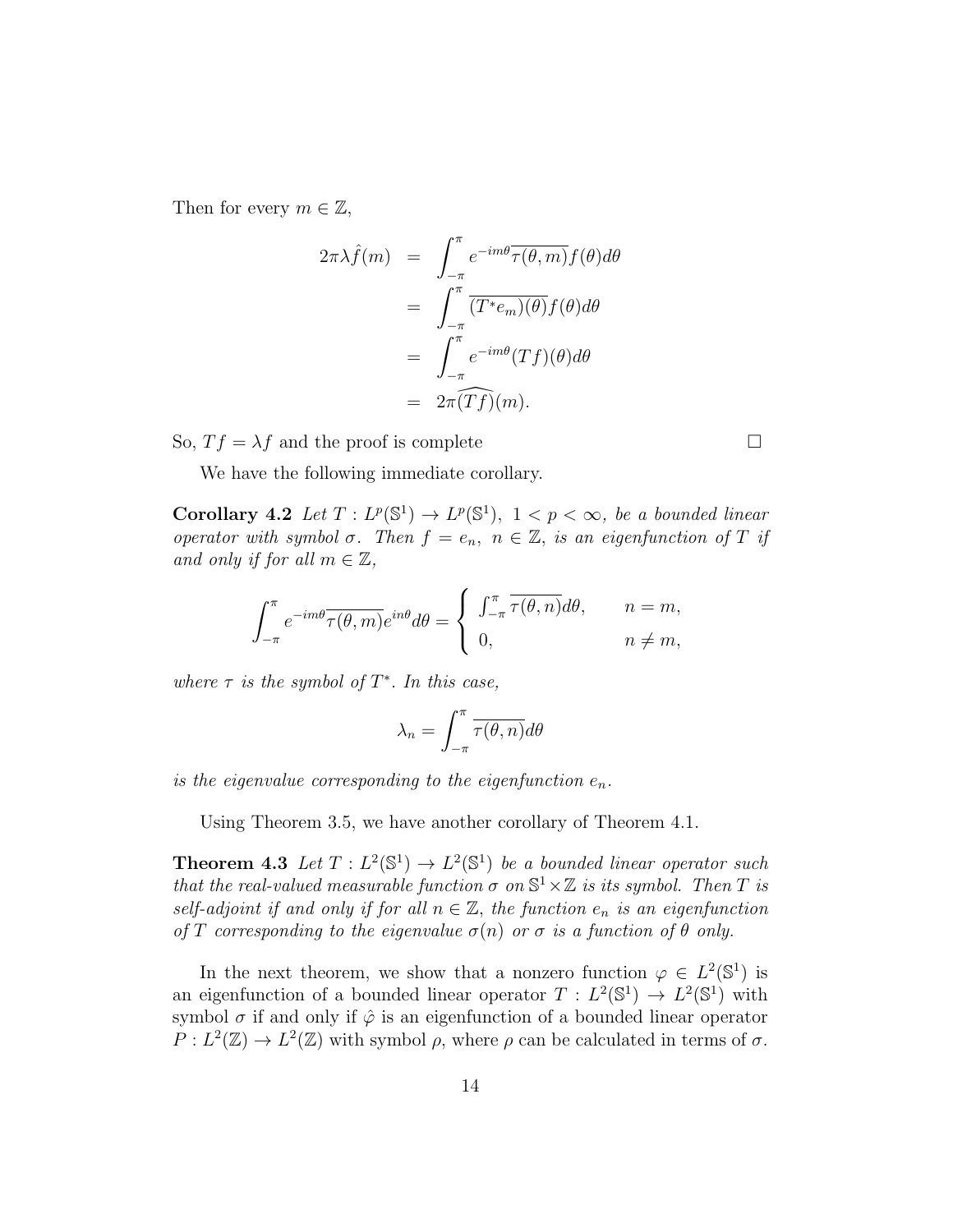**Theorem 4.4** Let  $T: L^2(\mathbb{S}^1) \to L^2(\mathbb{S}^1)$  be a bounded linear operator with symbol  $\sigma$ . Then a nonzero function  $\varphi \in L^2(\mathbb{S}^1)$  is an eigenfunction of T if and only if  $\hat{\varphi}$  is an eigenfunction of  $P: L^2(\mathbb{Z}) \to L^2(\mathbb{Z})$  with symbol  $\rho$  such that

$$
\rho(n,\theta) = \sum_{k=-\infty}^{\infty} e^{-ik\theta'} \int_{-\pi}^{\pi} e^{ik\theta'} \sigma(\theta', k+n) d\theta', \quad (n,\theta) \in \mathbb{Z} \times \mathbb{S}^1.
$$

In this case, the corresponding eigenvalues of  $\varphi$  and  $\hat{\varphi}$  are the same.

**Proof** Suppose that  $\varphi$  is an eigenfunction of  $T: L^2(\mathbb{S}^1) \to L^2(\mathbb{S}^1)$  corresponding to the eigenvalue  $\lambda$ . Then by Theorem 4.1,

$$
2\pi\lambda\hat{\varphi}(n) = \int_{-\pi}^{\pi} e^{-in\theta} \overline{\tau(\theta, n)} \varphi(\theta) d\theta
$$
  
= 
$$
\int_{-\pi}^{\pi} e^{-in\theta} \overline{\tau(\theta, n)} (\mathcal{F}_{\mathbb{Z}}\hat{\varphi})(\theta) d\theta = (P\hat{\varphi})(n)
$$

for all  $n \in \mathbb{Z}$ , where  $\rho : \mathbb{Z} \times \mathbb{S}^1 \to \mathbb{C}$  given by

$$
\rho(n,\theta) = \frac{1}{2\pi} \sum_{k=-\infty}^{\infty} e^{-ik\theta} \int_{-\pi}^{\pi} e^{ik\theta'} \sigma(\theta', k+n) d\theta', \quad (n,\theta) \in \mathbb{Z} \times \mathbb{S}^1,
$$

is the symbol of the pseudo-differential operator  $P: L^2(\mathbb{Z}) \to L^2(\mathbb{Z})$ . Conversely, let  $\hat{\varphi}$  be an eigenfunction of  $P: L^2(\mathbb{Z}) \to L^2(\mathbb{Z})$  with corresponding eigenvalue  $\lambda$  such that the function  $\rho$  on  $\mathbb{Z} \times \mathbb{S}^1$  defined by

$$
\rho(n,\theta) = \frac{1}{2\pi} \sum_{k=-\infty}^{\infty} e^{-ik\theta} \int_{-\pi}^{\pi} e^{ik\theta'} \sigma(\theta', k+n) d\theta', \quad (n,\theta) \in \mathbb{Z} \times \mathbb{S}^1,
$$

is the symbol of P. Then

$$
2\pi\lambda\hat{\varphi}(n) = (P\hat{\varphi})(n) = \int_{-\pi}^{\pi} e^{-in\theta} \rho(n,\theta) (\mathcal{F}_{\mathbb{Z}}\hat{\varphi})(\theta) d\theta
$$

$$
= \int_{-\pi}^{\pi} e^{-in\theta} \overline{\tau(\theta,n)} \varphi(\theta) d\theta
$$

for all  $n \in \mathbb{Z}$ , where by Theorem 3.2,

$$
\tau(\theta, n) = \frac{1}{2\pi} \sum_{k=-\infty}^{\infty} e^{ik\theta} \int_{-\pi}^{\pi} e^{-ik\theta'} \overline{\sigma(\theta', k+n)} d\theta', \quad (\theta, n) \in \mathbb{S}^1 \times \mathbb{Z}.
$$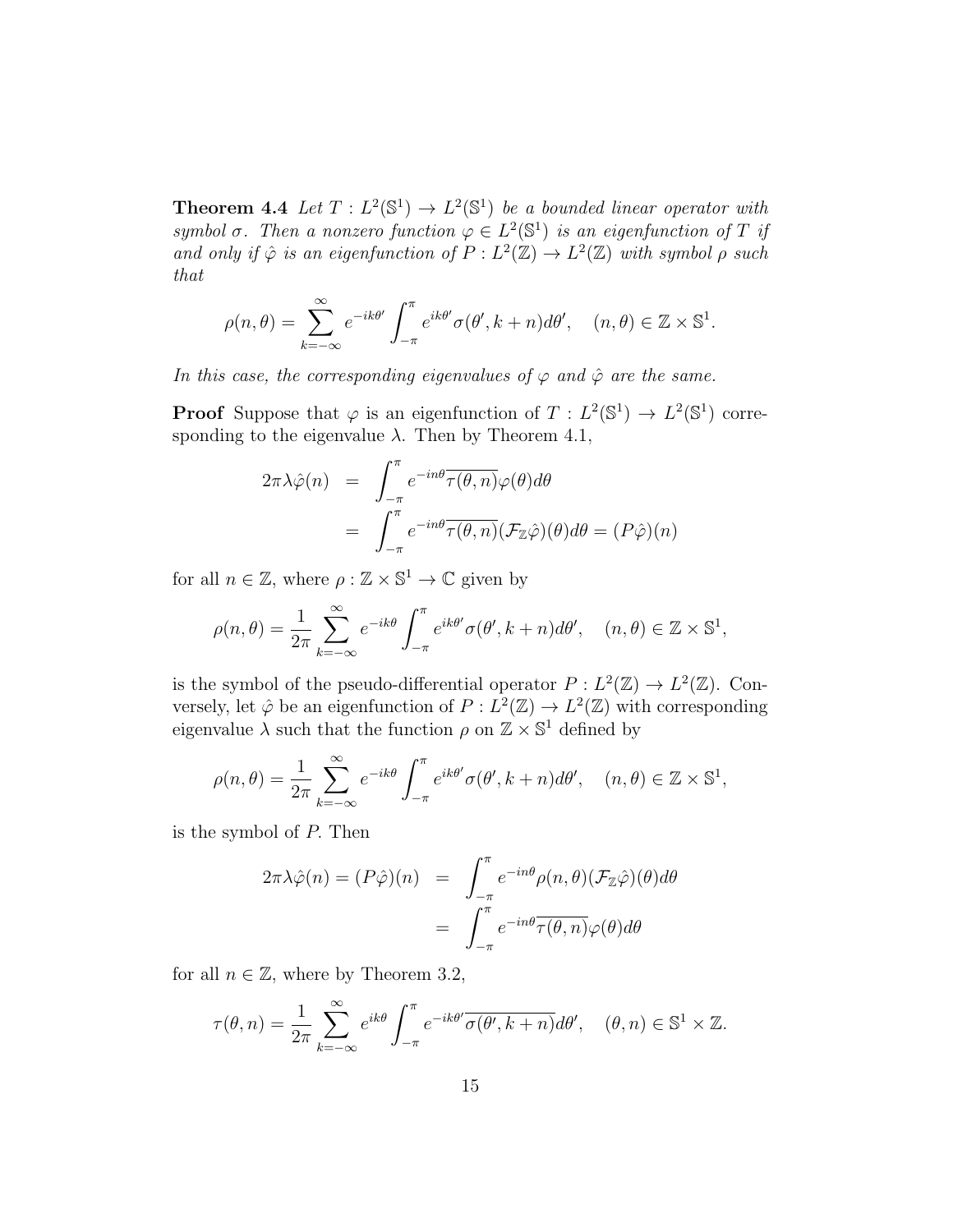By Theorem 3.2,  $\tau$  is the symbol of the adjoint of  $T: L^2(\mathbb{S}^1) \to L^2(\mathbb{S}^1)$  with symbol  $\sigma$ . Using Theorem 4.1, the proof is complete.  $\Box$ 

The following theorem tells us which compact operators  $T : L^2(\mathbb{S}^1) \to$  $L^2(\mathbb{S}^1)$  are self-adjoint.

**Theorem 4.5** Let  $T: L^2(\mathbb{S}^1) \to L^2(\mathbb{S}^1)$  be a compact operator with symbol σ. Then T is self-adjoint if and only if we can find an orthonormal set  $\{\varphi_k\}_{k=1}^{\infty}$  in  $L^2(\mathbb{S}^1)$  and a sequence  $\{\lambda_k\}_{k=1}^{\infty}$  of real numbers such that

$$
\lim_{k\to\infty}\lambda_k=0
$$

and for all  $n, m \in \mathbb{Z}$ ,

$$
\int_{-\pi}^{\pi} e^{-im\theta} \sigma(\theta, n) e^{in\theta} d\theta = 4\pi^2 \sum_{k=1}^{\infty} \widehat{\varphi_k}(m) \lambda_k \overline{\widehat{\varphi_k}(n)}.
$$

**Proof** Suppose that  $T: L^2(\mathbb{S}^1) \to L^2(\mathbb{S}^1)$  is a self-adjoint operator. Then we can find an orthonormal set  $\{\varphi_k\}_{k=1}^{\infty}$  in  $L^2(\mathbb{S}^1)$  and a sequence  $\{\lambda_k\}_{k=1}^{\infty}$ of real numbers such that

$$
\lim_{k \to \infty} \lambda_k = 0
$$

and for every  $f \in L^2(\mathbb{S}^1)$ ,

$$
(Tf)(\theta) = \sum_{k=1}^{\infty} e^{ik\theta} \sigma(\theta, k) \hat{f}(k) = \sum_{k=1}^{\infty} \varphi_k(\theta) \lambda_k \int_{-\pi}^{\pi} \overline{\varphi_k(\theta')} f(\theta') d\theta'
$$

for all  $\theta \in [-\pi, \pi]$ . Now, let  $f = e_n$ ,  $n \in \mathbb{Z}$ . Then

$$
e^{in\theta}\sigma(\theta, n) = 2\pi \sum_{k=1}^{\infty} \varphi_k(\theta) \lambda_k \overline{\widehat{\varphi_k}(n)}, \quad \theta \in [-\pi, \pi].
$$

So, for all  $n, m \in \mathbb{Z}$ ,

$$
\int_{-\pi}^{\pi} e^{-im\theta} \sigma(\theta, n) e^{in\theta} d\theta = 4\pi^2 \sum_{k=1}^{\infty} \widehat{\varphi_k}(m) \lambda_k \overline{\widehat{\varphi_k}(n)}.
$$

Conversely, suppose that we can find an orthonormal set  $\{\varphi_k\}_{k=1}^{\infty}$  in  $L^2(\mathbb{S}^1)$ and a sequence of real numbers  $\{\lambda_k\}_{k=1}^{\infty}$  such that

$$
\lim_{k \to \infty} \lambda_k = 0
$$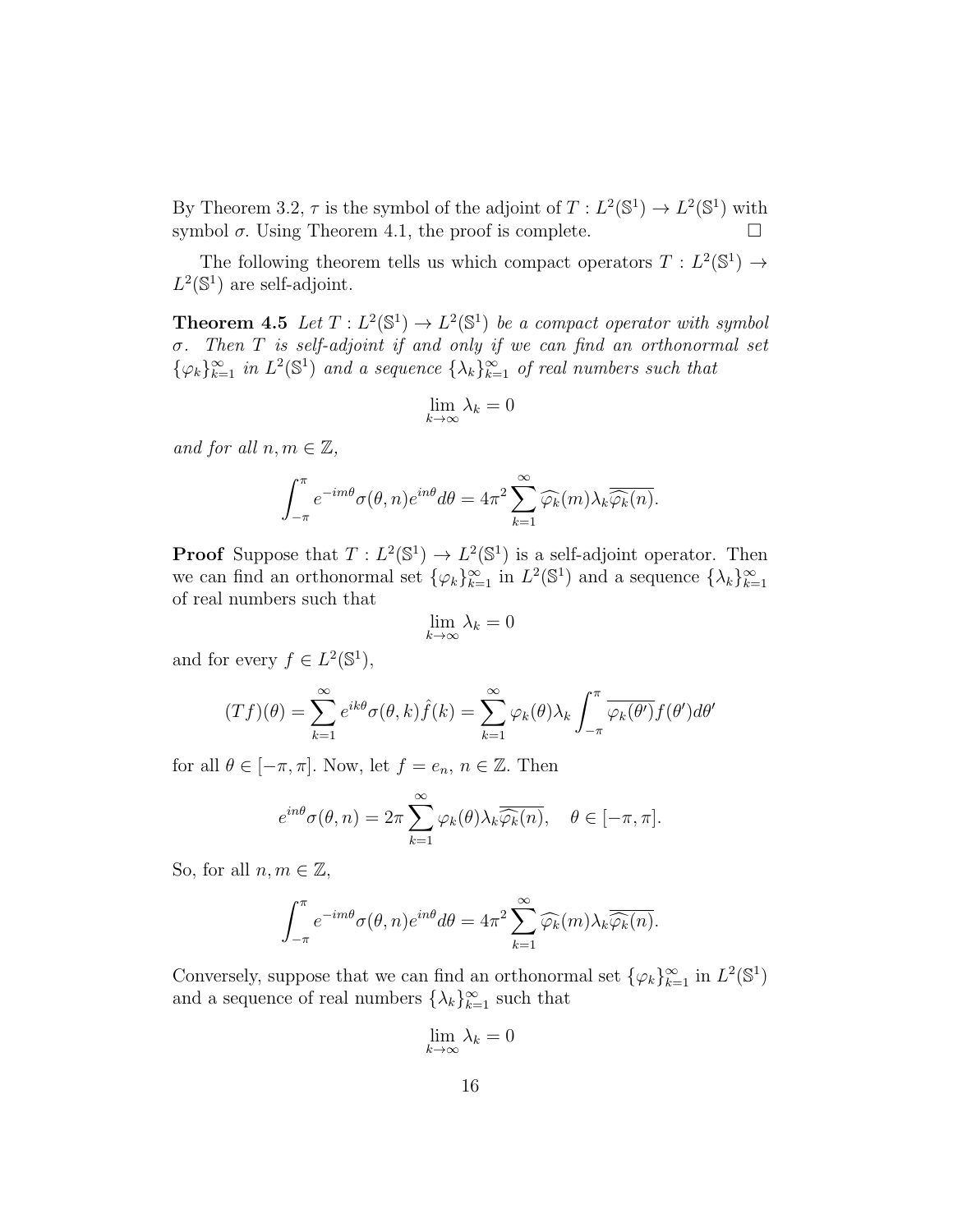and for every  $n, m \in \mathbb{Z}$ ,

$$
\int_{-\pi}^{\pi} e^{-im\theta} \sigma(\theta, n) e^{in\theta} d\theta = 4\pi^2 \sum_{k=1}^{\infty} \widehat{\varphi_k}(m) \lambda_k \overline{\widehat{\varphi_k}(n)}.
$$

Then by Corollary 3.3, T is self-adjoint.  $\square$ 

We have the following corollaries of the above theorem.

**Corollary 4.6** Let  $T: L^2(\mathbb{S}^1) \to L^2(\mathbb{S}^1)$  be a compact operator with symbol σ. Then T is self-adjoint if and only if we can find an orthonormal set  $\{\varphi_k\}_{k=1}^{\infty}$  in  $L^2(\mathbb{S}^1)$  and a sequence of real numbers  $\{\lambda_k\}_{k=1}^{\infty}$  such that

$$
\lim_{k \to \infty} \lambda_k = 0
$$

and for all  $(\theta, n) \in \mathbb{S}^1 \times \mathbb{Z}$ ,

$$
\sigma(\theta, n) = 2\pi \sum_{k=1}^{\infty} e^{-in\theta} \varphi_k(\theta) \lambda_k \overline{\widehat{\varphi_k}(n)}.
$$

**Corollary 4.7** Let  $T: L^2(\mathbb{S}^1) \to L^2(\mathbb{S}^1)$  be a compact operator with symbol σ. If T is a self-adjoint operator, then we can find an orthonormal set  $\{\varphi_k\}_{k=1}^{\infty}$  in  $L^2(\mathbb{S}^1)$  and a sequence  $\{\varphi_k\}_{k=1}^{\infty}$  of real numbers such that

$$
\lim_{k \to \infty} \lambda_k = 0
$$

and for all  $n \in \mathbb{Z}$ ,

$$
\int_{-\pi}^{\pi} \sigma(\theta, n) d\theta = 4\pi^2 \sum_{k=1}^{\infty} \lambda_k |\widehat{\varphi}_k(n)|^2.
$$

**Corollary 4.8** Let  $T: L^2(\mathbb{S}^1) \to L^2(\mathbb{S}^1)$  be a compact operator with symbol σ. If T is self-adjoint, then

$$
\frac{1}{4\pi^2} \sum_{n=-\infty}^{\infty} \int_{-\pi}^{\pi} \sigma(\theta, n) d\theta = \sum_{k=1}^{\infty} \lambda_k,
$$

where  $\lambda_1, \lambda_2, \ldots$  are the eigenvalues of T.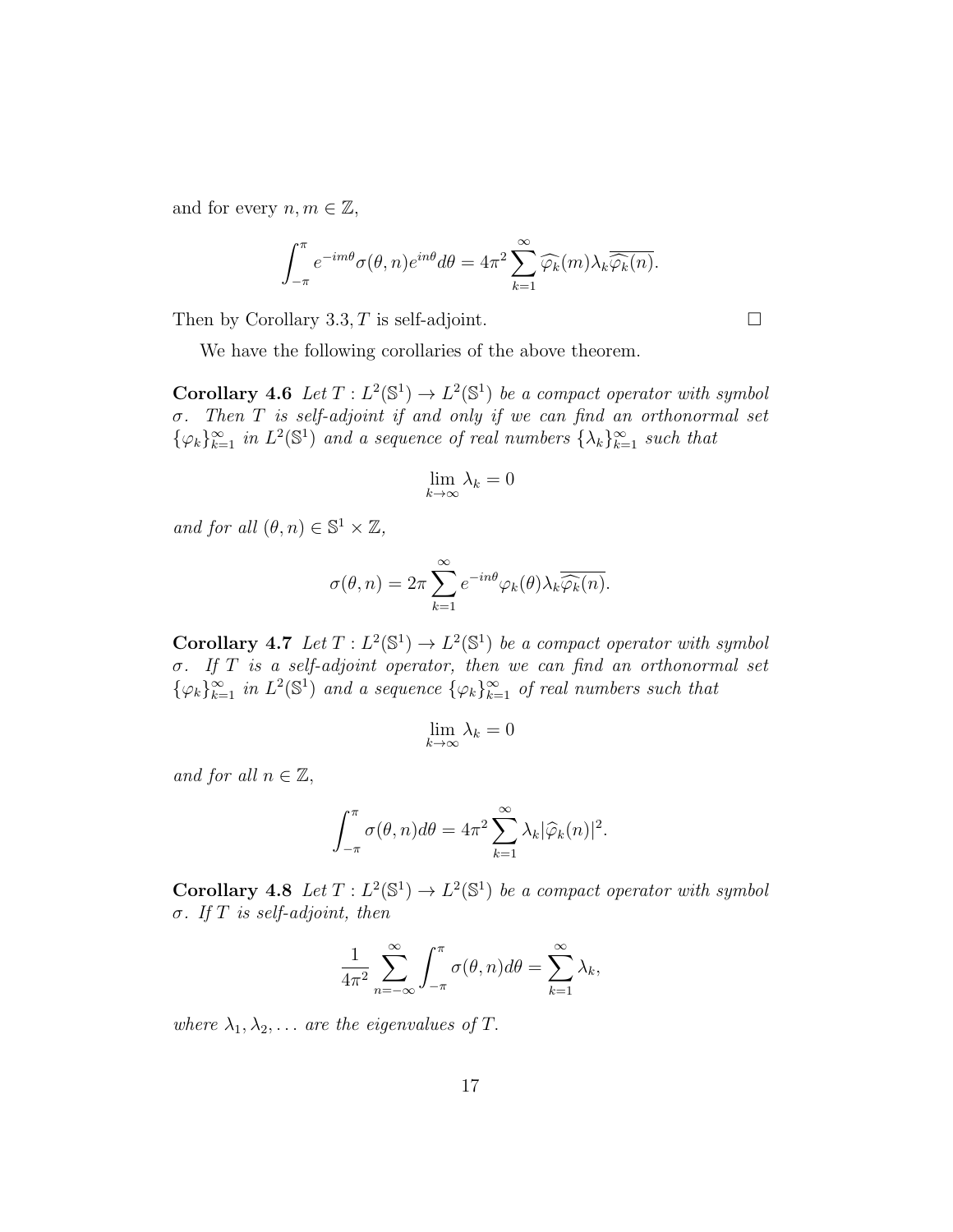**Corollary 4.9** Let  $T: L^2(\mathbb{S}^1) \to L^2(\mathbb{S}^1)$  be a compact operator with symbol  $\sigma$ . Suppose that T is self-adjoint. Then we can find an orthonormal set  $\{\varphi_k\}_{k=1}^{\infty}$  in  $L^2(\mathbb{S}^1)$  and a sequence  $\{\lambda_k\}_{k=1}^{\infty}$  of real numbers such that

$$
\lim_{k \to \infty} \lambda_k = 0
$$

and for all  $n \in \mathbb{Z}$ ,

$$
\frac{1}{4\pi^2} \int_{-\pi}^{\pi} |\sigma(\theta, n)|^2 d\theta = \sum_{k=1}^{\infty} \lambda_k^2 |\widehat{\varphi_k}(n)|^2
$$

and hence

$$
\frac{1}{4\pi^2} \sum_{n=1}^{\infty} \int_{-\pi}^{\pi} |\sigma(\theta, n)|^2 d\theta = \sum_{k=-\infty}^{\infty} \lambda_k^2 = ||T||_{HS}^2,
$$

where  $\varphi_k$  is an eigenfunction corresponding to the eigenvalue  $\lambda_k$  of T for all  $k \in \mathbb{N}$  and  $||T||_{HS}$  is the Hilbert–Schmidt norm of T.

In the following theorems, we give other necessary and sufficient conditions on the symbols  $\sigma$  to ensure that the corresponding compact operators from  $L^2(\mathbb{S}^1)$  into  $L^2(\mathbb{S}^1)$  are self-adjoint.

**Theorem 4.10** Let  $T: L^2(\mathbb{S}^1) \to L^2(\mathbb{S}^1)$  be a compact operator with symbol  $\sigma$ . Then T is self-adjoint if and only if we can find an orthonormal set  $\{\varphi_k\}_{k=1}^{\infty}$  in  $L^2(\mathbb{S}^1)$  and a sequence  $\{\lambda_k\}_{k=1}^{\infty}$  of real numbers such that

$$
\lim_{k \to \infty} \lambda_k = 0
$$

and for all  $\theta, \theta' \in [-\pi, \pi]$ ,

$$
\sum_{n=-\infty}^{\infty} e^{in\theta} \sigma(\theta, n) e^{-in\theta'} = \sum_{k=-\infty}^{\infty} \varphi_k(\theta) \lambda_k \overline{\varphi_k}(\theta').
$$

Theorem 4.10 follows from Theorem 4.5 and Corollary 4.6.

**Theorem 4.11** Let  $T: L^2(\mathbb{S}^1) \to L^2(\mathbb{S}^1)$  be a compact operator with symbol  $\sigma$ . Then  $T$  is self-adjoint if and only if we can find an orthonormal set  $\{\varphi_k\}_{k=1}^{\infty}$  in  $L^2(\mathbb{S}^1)$  and a sequence  $\{\lambda_k\}_{k=-\infty}^{\infty}$  of real numbers such that

$$
\lim_{|k|\to\infty}\lambda_k=0
$$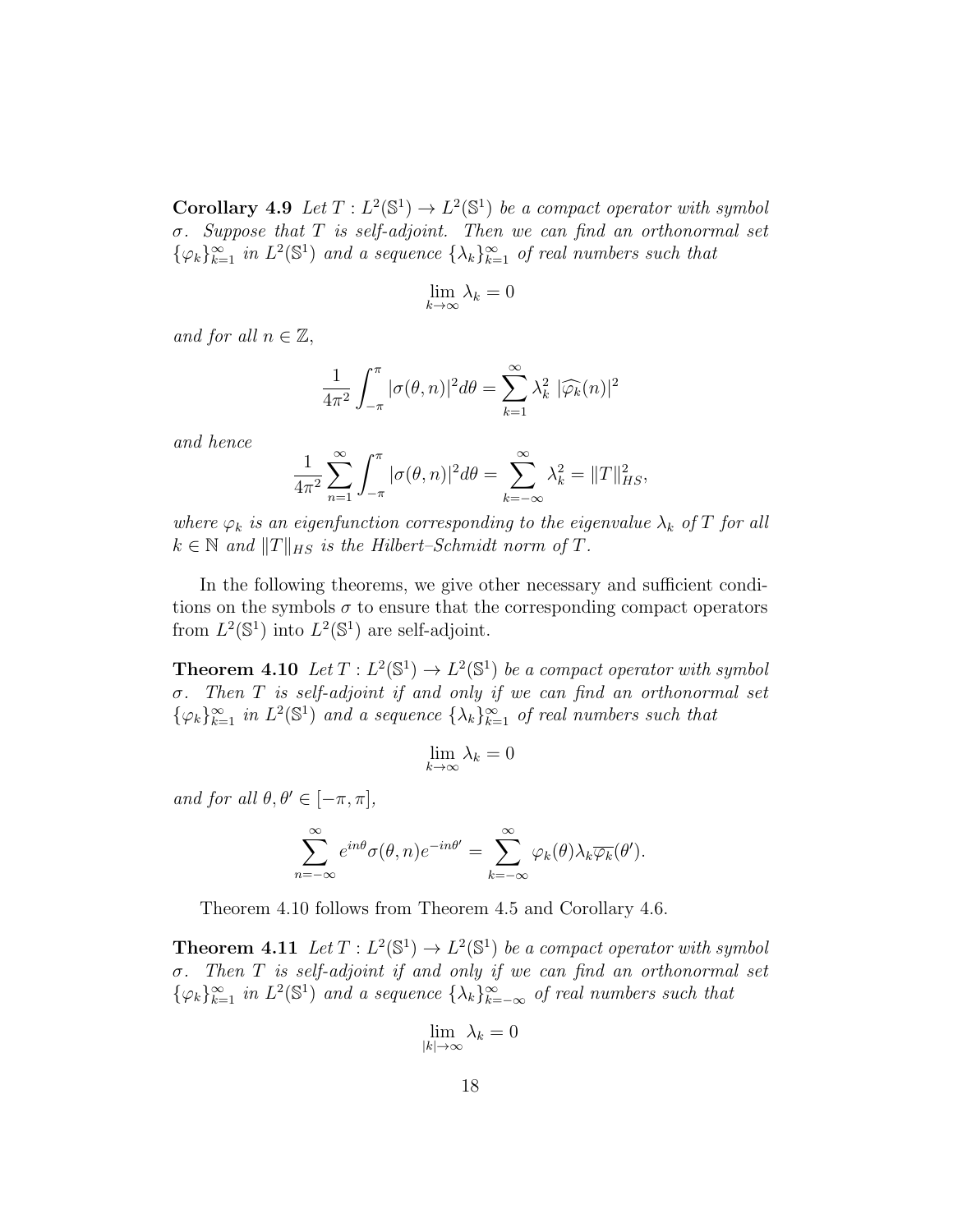and for all  $n, m \in \mathbb{Z}$ ,

$$
\int_{-\pi}^{\pi} e^{-im\theta} \overline{\sigma(\theta, m)} \varphi_n(\theta) d\theta = (2\pi) \lambda_n \widehat{\varphi_n}(m).
$$

**Proof** Let  $T: L^2(\mathbb{S}^1) \to L^2(\mathbb{S}^1)$  be self-adjoint. Then we can find an orthonormal set  $\{\varphi_k\}_{k\in\mathbb{Z}}$  in  $L^2(\mathbb{S}^1)$  and a sequence  $\{\lambda\}_{k=-\infty}^{\infty}$  of real numbers such that

$$
\lim_{|k|\to\infty}\lambda_k=0
$$

and for every  $m \in \mathbb{Z}$ ,

$$
e^{im\theta}\sigma(\theta,m) = 2\pi \sum_{k=-\infty}^{\infty} \varphi_k(\theta) \lambda_k \overline{\widehat{\varphi_k}(m)}.
$$

So, for all  $n, m \in \mathbb{Z}$ ,

$$
\int_{-\pi}^{\pi} e^{-im\theta} \overline{\sigma(\theta, m)} \varphi_n(\theta) d\theta = 2\pi \lambda_n \widehat{\varphi_n}(m).
$$

Conversely, suppose that we can find an orthonormal set  $\{\varphi_k\}_{k=-\infty}^{\infty}$  in  $L^2(\mathbb{S}^1)$  and a sequence  $\{\lambda_k\}_{k=-\infty}^{\infty}$  of real numbers such that

$$
\lim_{|k|\to\infty}\lambda_k=0
$$

and for all  $n, m \in \mathbb{Z}$ ,

$$
\int_{-\pi}^{\pi} e^{-im\theta} \overline{\sigma(\theta, m)} \varphi_n(\theta) d\theta = 2\pi \lambda_n \widehat{\varphi_n}(m).
$$

Let  $k \in \mathbb{Z}$ . Then we have

$$
\overline{\widehat{\varphi_n}(k)} \int_{-\pi}^{\pi} e^{-im\theta} \overline{\sigma(\theta, m)} \varphi_n(\theta) d\theta = 2\pi \lambda_n \widehat{\varphi_n}(m) \overline{\widehat{\varphi_n}(k)}
$$

and

$$
\sum_{n=-\infty}^{\infty} \int_{-\pi}^{\pi} e^{-im\theta} \overline{\sigma(\theta, m)} \varphi_n(\theta) \overline{\widehat{\varphi_n}(k)} d\theta = 2\pi \sum_{n=-\infty}^{\infty} \widehat{\varphi_n}(m) \lambda_n \overline{\widehat{\varphi_n}(k)}.
$$

Since for every  $k \in \mathbb{Z}$ ,

$$
e^{ik\theta} = 2\pi \sum_{n=-\infty}^{\infty} \varphi_n(\theta) \overline{\widehat{\varphi_n}(k)}, \quad \theta \in [-\pi, \pi],
$$

it follows from Theorem 4.5 that T is self-adjoint.  $\square$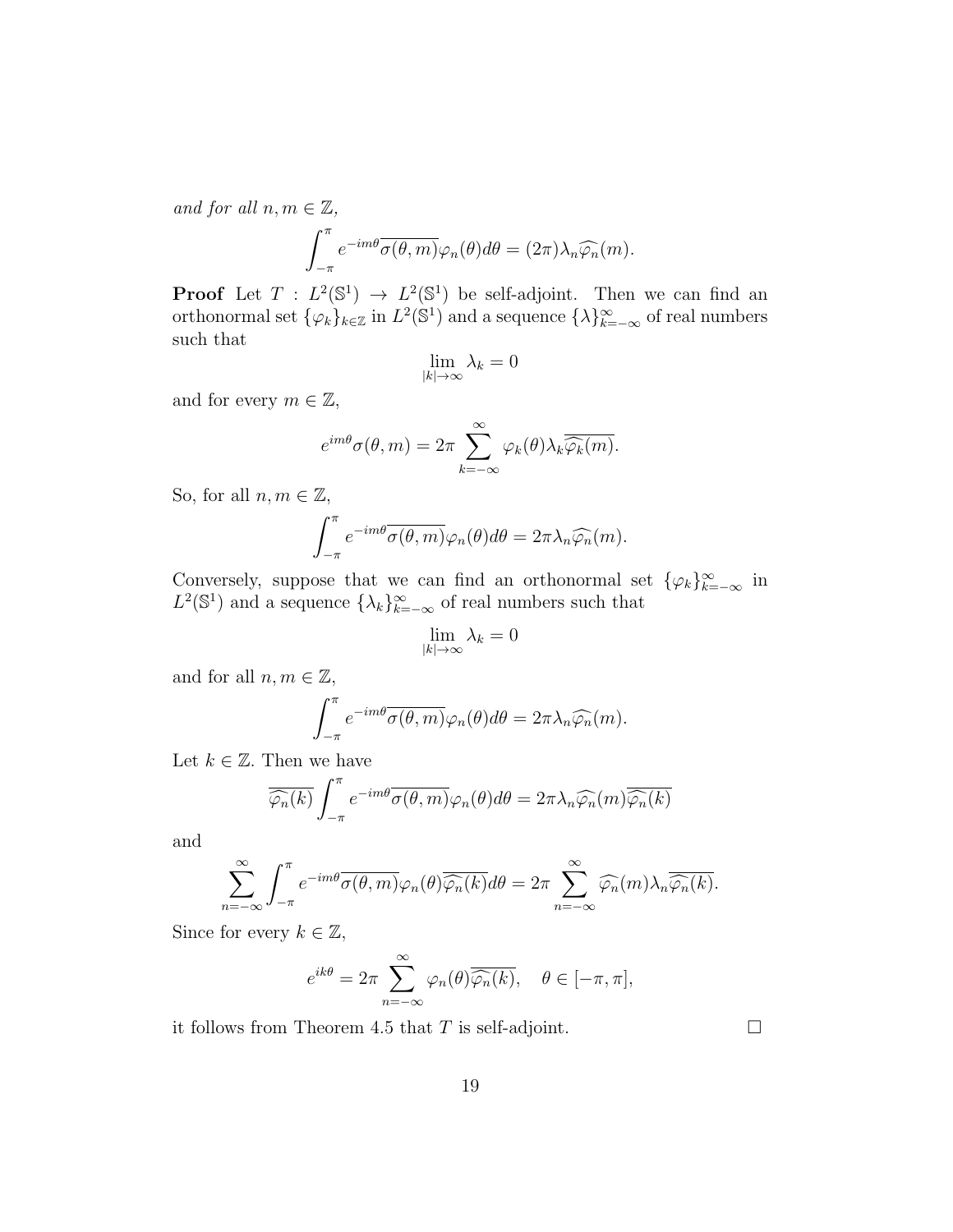**Theorem 4.12** Let  $T: L^2(\mathbb{S}^1) \to L^2(\mathbb{S}^1)$  be a compact operator with symbol σ. Then we can find an orthonormal set  $\{\varphi_k\}_{k=-\infty}^{\infty}$  in  $L^2(\mathbb{S}^1)$  and a sequence  $\{\lambda_k\}_{k=-\infty}^{\infty}$  of complex numbers such that

$$
\lim_{|k|\to\infty}\lambda_k=0
$$

and for all  $n, m \in \mathbb{Z}$ ,

 $\ddot{\phantom{0}}$ 

$$
\int_{-\pi}^{\pi} e^{-im\theta} \overline{\sigma(\theta, m)} \sigma(\theta, n) e^{in\theta} d\theta = 4\pi^2 \sum_{k=-\infty}^{\infty} \widehat{\varphi_k}(m) \lambda_k \overline{\widehat{\varphi_k}(n)}.
$$

**Proof** Let  $T: L^2(\mathbb{S}^1) \to L^2(\mathbb{S}^1)$  be a compact operator. Since  $T^*T$  is selfadjoint, we can find an orthonormal set  $\{\varphi_k\}_{k=-\infty}^{\infty}$  in  $L^2(\mathbb{S}^1)$  and a sequence  $\{\lambda_k\}_{k=-\infty}^{\infty}$  of real numbers such that

$$
\lim_{|k|\to\infty}\lambda_k=0
$$

and for all  $n, m \in \mathbb{Z}$ ,

$$
\int_{-\pi}^{\pi} e^{-im\theta} e^{in\theta} \rho(\theta, n) d\theta = 4\pi^2 \sum_{k=-\infty}^{\infty} \widehat{\varphi_k}(m) \lambda_k \overline{\widehat{\varphi_k}(n)},
$$

where  $\rho$  is the symbol of  $T^*T$ . But

$$
\int_{-\pi}^{\pi} e^{-im\theta} e^{in\theta} \rho(\theta, n) d\theta = \int_{-\pi}^{\pi} e^{-im\theta} (T^* T e_n)(\theta) d\theta
$$

$$
= \int_{-\pi}^{\pi} e^{-im\theta} \overline{\sigma(\theta, m)} \sigma(\theta, n) e^{in\theta} d\theta.
$$

Therefore

$$
\int_{-\pi}^{\pi} e^{-im\theta} \overline{\sigma(\theta, m)} \sigma(\theta, n) e^{in\theta} d\theta = 4\pi^2 \sum_{k=-\infty}^{\infty} \widehat{\varphi_k}(m) \lambda_k \overline{\widehat{\varphi_k}(n)}.
$$

**Corollary 4.13** Let  $T: L^2(\mathbb{S}^1) \to L^2(\mathbb{S}^1)$  be a compact operator with symbol  $\sigma$ . Then

$$
\frac{1}{4\pi^2} \sum_{n=-\infty}^{\infty} \int_{-\pi}^{\pi} |\sigma(\theta, n)|^2 d\theta = \sum_{k=-\infty}^{\infty} \lambda_k,
$$

where  $\lambda_k, k \in \mathbb{Z}$ , are the eigenvalues of  $T^*T$ .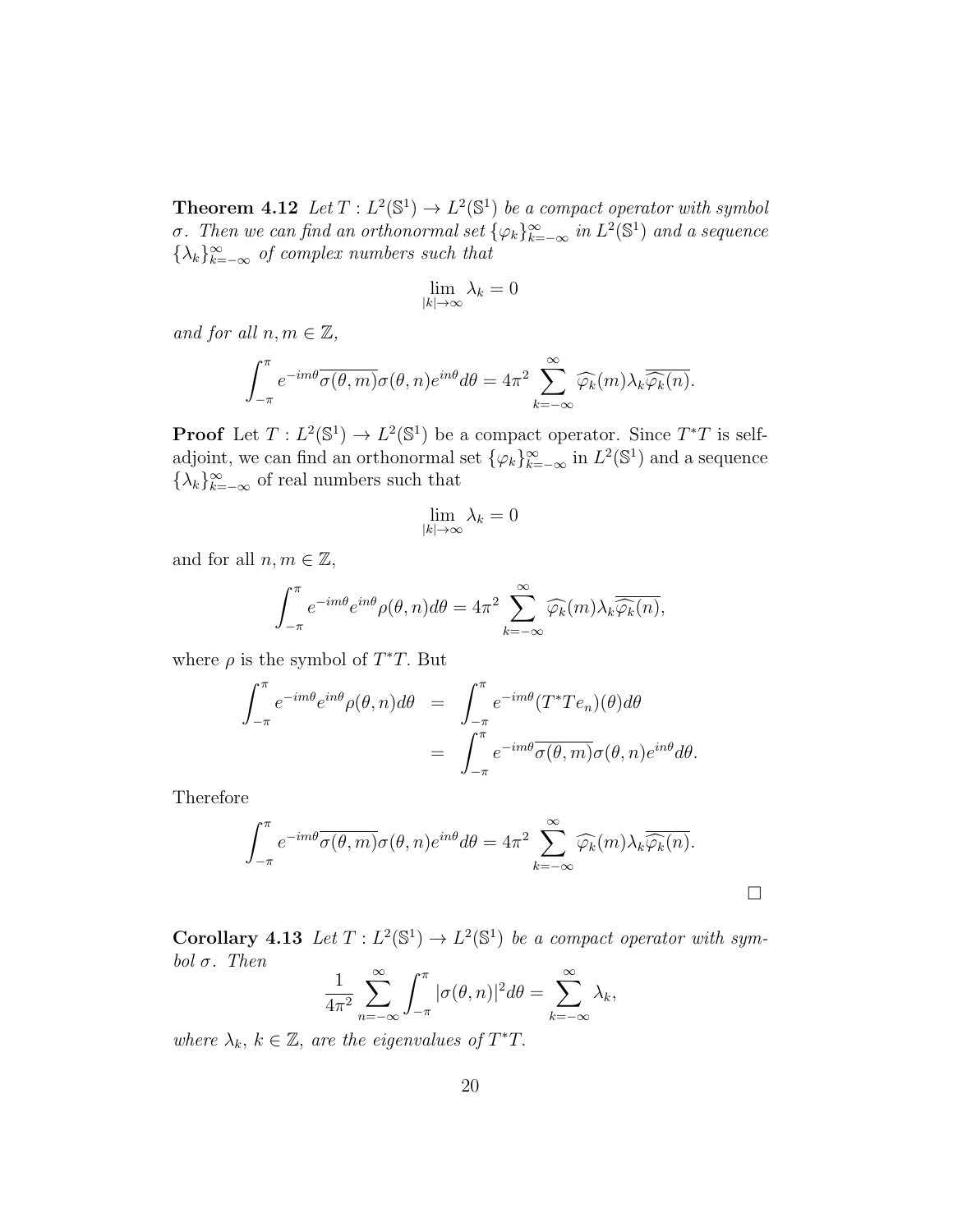Now, we give necessary and sufficient conditions for bounded linear operators  $T: L^2(\mathbb{S}^1) \to L^2(\mathbb{S}^1)$  to be compact. To do this, we need the following well-known theorem.

**Theorem 4.14** Let  $\{\sigma_k\}_{k=-\infty}^{\infty}$  and  $\{e_k\}_{k=-\infty}^{\infty}$  be orthonormal sets in the Hilbert space H, and let  $\{\lambda_k\}_{k=-\infty}^{\infty}$  be a sequence of complex numbers such that

$$
\lim_{|k| \to \infty} \lambda_k = 0.
$$

Let  $T : H \to H$  be defined by

$$
Tx = \sum_{k=-\infty}^{\infty} \lambda_k \langle x, e_k \rangle \sigma_k \quad x \in H.
$$

Then T is compact.

**Theorem 4.15** Let  $T: L^2(\mathbb{S}^1) \to L^2(\mathbb{S}^1)$  be a bounded linear operator with symbol  $\sigma$ . Then T is a compact operator if and only if there exist orthonormal sets  $\{\varphi_k\}_{k=-\infty}^{\infty}$  and  $\{\psi_k\}_{k=-\infty}^{\infty}$  in  $L^2(\mathbb{S}^1)$  and a sequence of positive numbers  $\{\lambda_k\}_{k=-\infty}^{\infty}$  such that

$$
\lim_{|k|\to\infty}\lambda_k=0
$$

and for all  $n, m \in \mathbb{Z}$ ,

$$
\int_{-\pi}^{\pi} e^{-im\theta} \sigma(\theta, n) e^{in\theta} d\theta = 4\pi^2 \sum_{k=-\infty}^{\infty} \widehat{\psi_k}(m) \lambda_k \overline{\widehat{\varphi_k}(n)}.
$$

**Proof** Suppose that  $T: L^2(\mathbb{S}^1) \to L^2(\mathbb{S}^1)$  is a compact operator. Then we can find a partial isometry V and a positive operator  $|T| = (T^*T)^{1/2}$  such that  $T = V|T|$ . Since |T| is self-adjoint, we can find an orthonormal basis  $\{\varphi_k\}_{k=-\infty}^{\infty}$  for  $L^2(\mathbb{S}^1)$  and a sequence  $\{\lambda_k\}_{k=-\infty}^{\infty}$  of positive numbers such that for all  $n, m \in \mathbb{Z}$ ,

$$
(|T|e_n)(\theta) = 2\pi \sum_{k=-\infty}^{\infty} \varphi_k(\theta) \lambda_k \overline{\widehat{\varphi_k}(n)}, \quad \theta \in [-\pi, \pi].
$$

Then

$$
e^{in\theta}\sigma(\theta,n) = (Te_n)(\theta) = (V|T|e_n)(\theta) = 2\pi \sum_{k=-\infty}^{\infty} \psi_k(\theta)\lambda_k \overline{\widehat{\varphi_k}(n)}
$$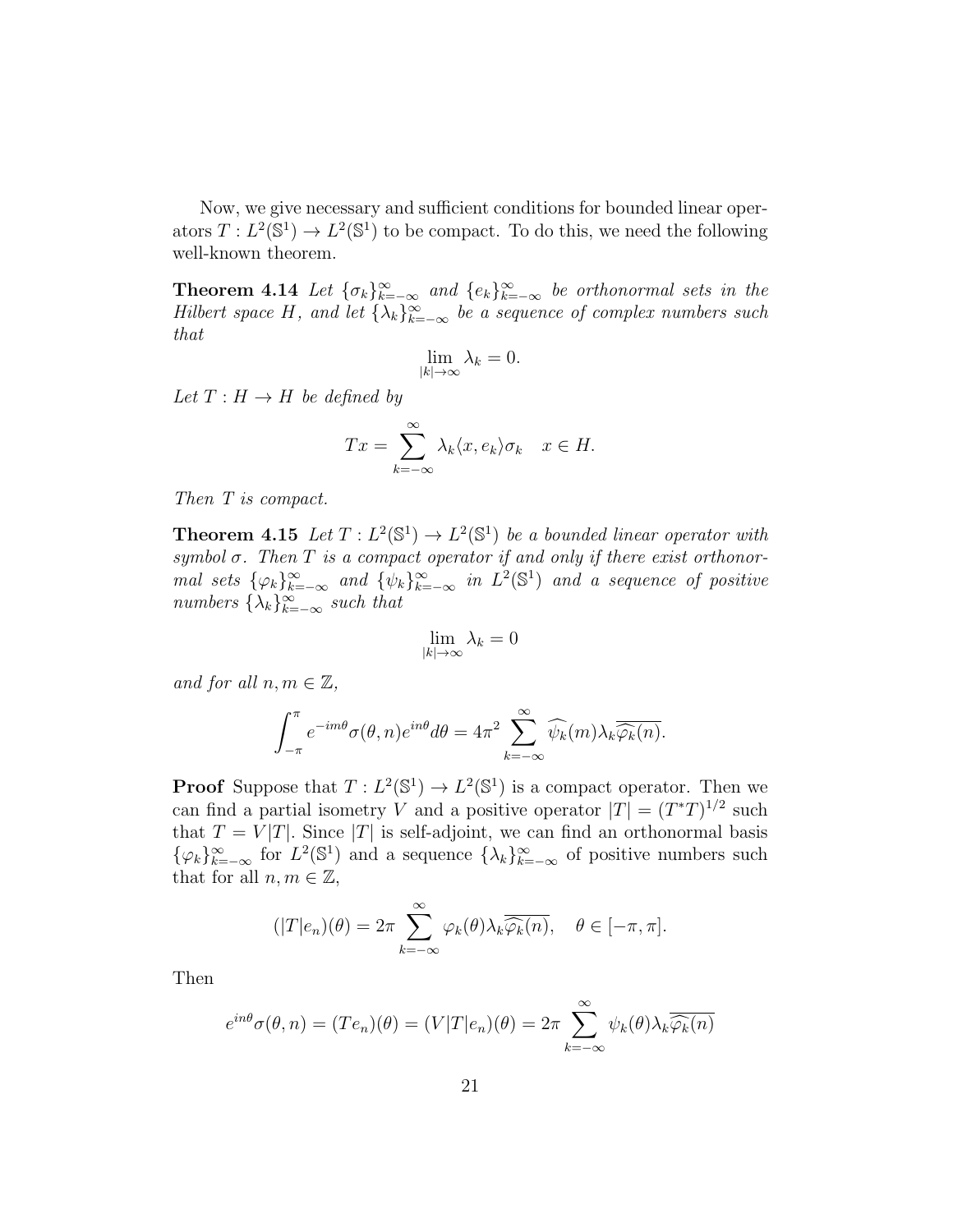for all  $(\theta, n) \in \mathbb{S}^1 \times \mathbb{Z}$ , where  $\{\psi_k\}_{k=-\infty}^{\infty} = \{V\varphi_k\}_{k=-\infty}^{\infty}$  is an orthonormal set in  $L^2(\mathbb{S}^1)$ . So,

$$
\int_{-\pi}^{\pi} e^{-im\theta} \sigma(\theta, n) e^{in\theta} d\theta = 4\pi^2 \sum_{k=-\infty}^{\infty} \widehat{\psi_k}(m) \lambda_k \widehat{\overline{\varphi_k}(n)}
$$

for all  $n, m \in \mathbb{Z}$ . Conversely, suppose that there are orthonormal sets  $\{\varphi_k\}_{k=-\infty}^{\infty}$  and  $\{\psi_k\}_{k=-\infty}^{\infty}$  in  $L^2(\mathbb{S}^1)$  and a sequence  $\{\lambda_k\}_{k=-\infty}^{\infty}$  of positive numbers with

$$
\lim_{|k|\to\infty}\lambda_k=0
$$

such that for all  $n, m \in \mathbb{Z}$ ,

$$
\int_{-\pi}^{\pi} e^{-im\theta} \sigma(\theta, n) e^{in\theta} d\theta = 4\pi^2 \sum_{k=-\infty}^{\infty} \widehat{\psi_k}(m) \lambda_k \overline{\widehat{\varphi_k}(n)}.
$$

Then for every  $f \in L^2(\mathbb{S}^1)$ , we have

$$
\int_{-\pi}^{\pi} e^{-im\theta'}(Tf)(\theta')d\theta' = \sum_{n=-\infty}^{\infty} \left( \int_{-\pi}^{\pi} e^{-im\theta'} \sigma(\theta',n)e^{in\theta'}d\theta' \right) \hat{f}(n)
$$

$$
= \sum_{k=-\infty}^{\infty} \widehat{\psi_k}(m)\lambda_k \int_{-\pi}^{\pi} \overline{\varphi_k(\theta')}f(\theta')d\theta'
$$

for all  $m \in \mathbb{Z}$ . So,

$$
(Tf)(\theta) = \sum_{k=-\infty}^{\infty} \psi_k(\theta) \lambda_k \int_{-\pi}^{\pi} \overline{\varphi_k(\theta')} f(\theta') d\theta', \quad \theta \in [-\pi, \pi].
$$

Therefore  $T$  is compact by Theorem 4.14.

By taking  $\varphi_n = e_n$  in the above theorem, we have the following example. **Example 4.16** Let  $T: L^2(\mathbb{S}^1) \to L^2(\mathbb{S}^1)$  be a bounded linear operator with symbol  $\sigma$ . If  $\{\psi_k\}_{k=-\infty}^{\infty}$  is an orthonormal set in  $L^2(\mathbb{S}^1)$  and  $\{\lambda_k\}_{k=-\infty}^{\infty}$  is a sequence of complex numbers such that

$$
\lim_{|k|\to\infty}\lambda_k=0
$$

and for all  $(\theta, n) \in \mathbb{S}^1 \times \mathbb{Z}$ ,

$$
\sigma(\theta, n) = e^{-in\theta} \psi_n(\theta) \lambda_n,
$$

then T is a compact operator.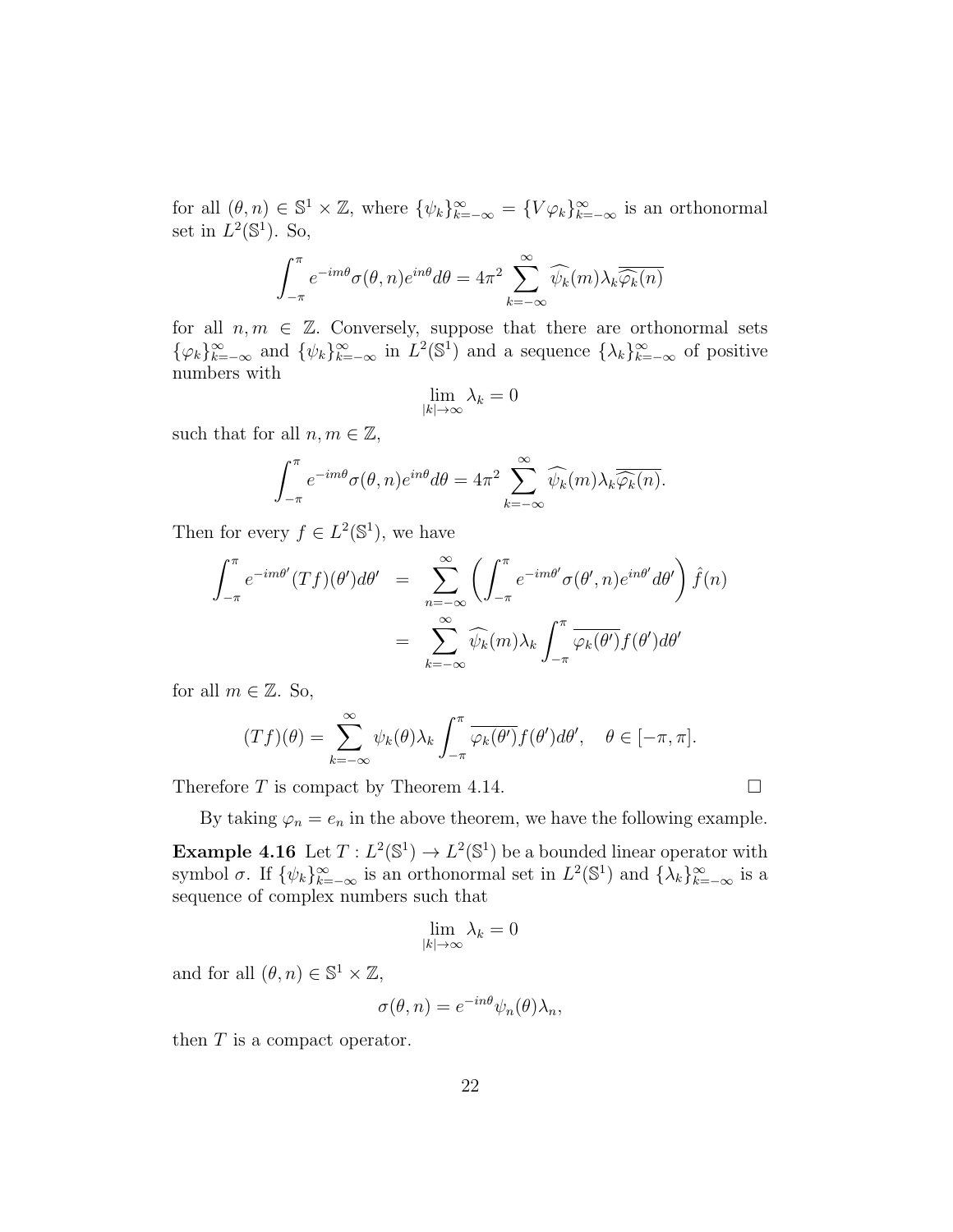Now, using Theorem 4.15, we are able to give a formula for the symbols of compact operators.

**Corollary 4.17** Let  $T: L^2(\mathbb{S}^1) \to L^2(\mathbb{S}^1)$  be a bounded linear operator with symbol  $\sigma$ . Then  $T$  is a compact operator if and only if there exist orthonormal sets  $\{\varphi_k\}_{k=-\infty}^{\infty}$  and  $\{\psi_k\}_{k=-\infty}^{\infty}$  in  $L^2(\mathbb{S}^1)$  and a sequence  $\{\lambda_k\}_{k=-\infty}^{\infty}$  of complex numbers such that

$$
\lim_{|k|\to\infty}\lambda_k=0
$$

and for all  $(\theta, n) \in \mathbb{S}^1 \times \mathbb{Z}$ ,

$$
\sigma(\theta, n) = 2\pi \sum_{k=-\infty}^{\infty} e^{-in\theta} \psi_k(\theta) \lambda_k \overline{\widehat{\varphi_k}(n)}.
$$

**Corollary 4.18** Let  $T: L^2(\mathbb{S}^1) \to L^2(\mathbb{S}^1)$  be a compact operator with symbol  $\sigma$ . Then there are orthonormal sets  $\{\varphi_k\}_{k=-\infty}^{\infty}$  and  $\{\psi_k\}_{k=-\infty}^{\infty}$  in  $L^2(\mathbb{S}^1)$ and a sequence  $\{\lambda_k\}_{k=-\infty}^{\infty}$  of complex numbers such that

$$
\lim_{|k|\to\infty}\lambda_k=0
$$

and for all  $n \in \mathbb{Z}$ ,

$$
\int_{-\pi}^{\pi} \sigma(\theta, n) d\theta = 4\pi^2 \sum_{k=-\infty}^{\infty} \widehat{\psi_k}(n) \lambda_k \overline{\widehat{\varphi_k}(n)}.
$$

#### 5 Factorizations of Compact Operators

We begin with the following remark.

**Remark 5.1** If  $P: L^2(\mathbb{S}^1) \to L^2(\mathbb{S}^1)$  and  $T: L^2(\mathbb{S}^1) \to L^2(\mathbb{S}^1)$  are two bounded linear operators such that  $\rho$  is the symbol of TP, then for all  $(\theta, n) \in \mathbb{S} \times \mathbb{Z}$ ,

$$
e^{in\theta} \rho(\theta, n) = (TPe_n)(\theta)
$$
  
= 
$$
\sum_{k=-\infty}^{\infty} e^{ik\theta} \sigma(\theta, k) \int_{-\pi}^{\pi} e^{-ik\theta'} (Pe_n)(\theta') d\theta'
$$
  
= 
$$
\sum_{k=-\infty}^{\infty} e^{ik\theta} \sigma(\theta, k) \int_{-\pi}^{\pi} e^{-ik\theta'} \overline{\eta(\theta', k)} e^{in\theta'} d\theta',
$$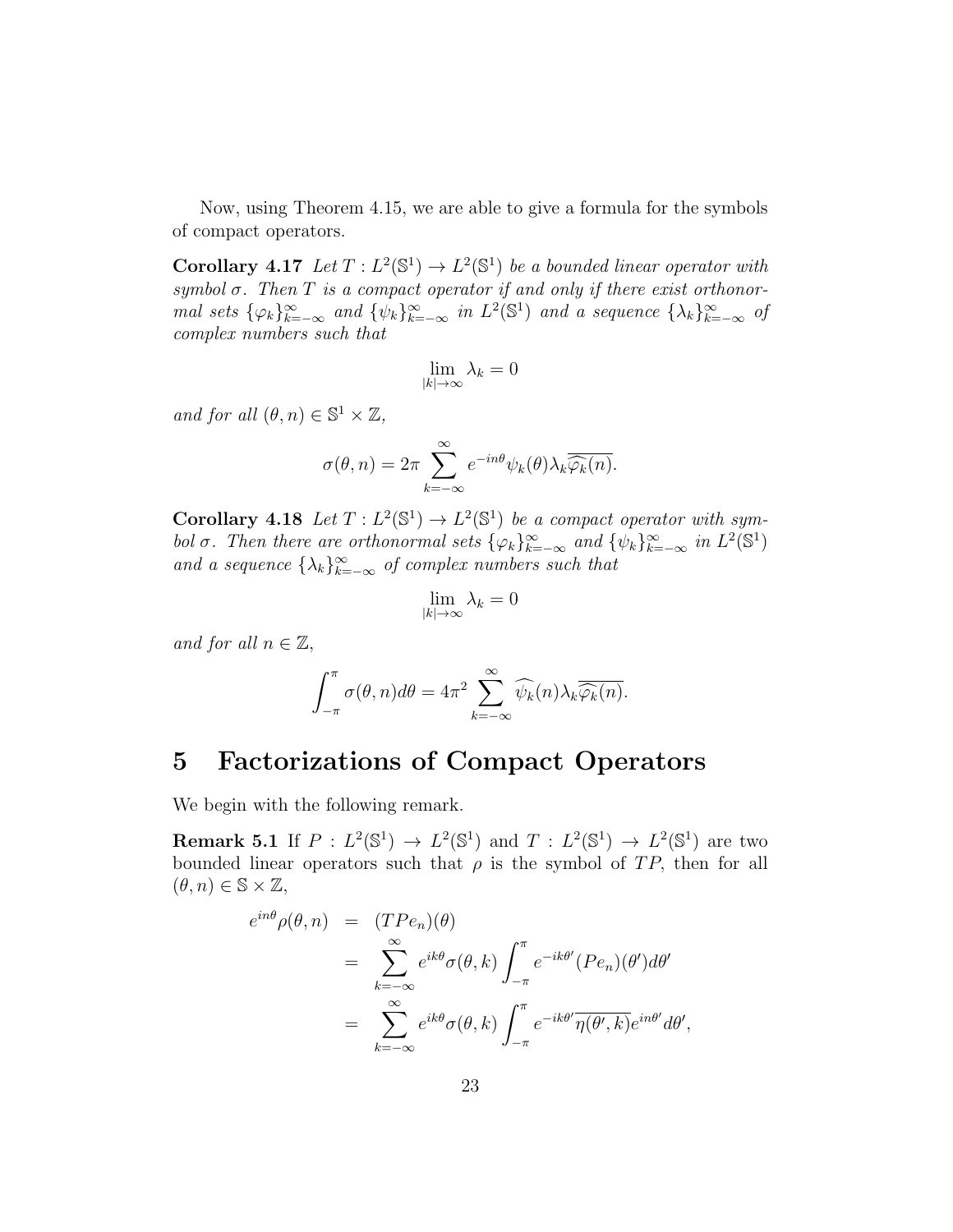where  $\sigma$  is the symbol T and  $\eta$  is the symbol of  $P^*$ . We use this fact to give necessary and sufficient conditions for bounded linear operators to be compact and to show that every compact operator from  $L^2(\mathbb{S}^1)$  to  $L^2(\mathbb{S}^1)$ can be written as the product of two compact operators.

**Theorem 5.2** Let  $T: L^2(\mathbb{S}^1) \to L^2(\mathbb{S}^1)$  be a bounded linear operator with symbol  $\sigma$ . Then T is a compact operator if and only if there exist two compact operators S and P such that

$$
T=PS^*.
$$

**Proof** Let  $T: L^2(\mathbb{S}^1) \to L^2(\mathbb{S}^1)$  be a compact operator. Then there exist orthonormal sets  $\{\varphi_k\}_{k=-\infty}^{\infty}$  and  $\{\psi_k\}_{k=-\infty}^{\infty}$  in  $L^2(\mathbb{S}^1)$  and a sequence  $\{\lambda_k\}_{k=-\infty}^{\infty}$  of positive numbers such that

$$
\lim_{|k|\to\infty|}\lambda_k=0
$$

and for all  $(\theta, n) \in \mathbb{S}^1 \times \mathbb{Z}$ ,

$$
e^{in\theta}\sigma(\theta,n) = 2\pi \sum_{k=-\infty}^{\infty} \psi_k(\theta) \lambda_k \overline{\widehat{\varphi_k}(n)}.
$$

Now, let  $\omega$  and  $\eta$  be measurable functions on  $\mathbb{S}^1 \times \mathbb{Z}$  defined by

$$
\omega(\theta, k) = e^{-ik\theta} \psi_k(\theta) \lambda_k^{1/2}
$$

and

$$
\eta(\theta, k) = e^{-ik\theta} \varphi_k(\theta) \lambda_k^{1/2}
$$

for all  $(\theta, n) \in \mathbb{S}^1 \times \mathbb{Z}$ . Then

$$
e^{in\theta}\sigma(\theta,n) = \sum_{k=-\infty}^{\infty} e^{ik\theta} \omega(\theta,k) \int_{-\pi}^{\pi} e^{-ik\theta'} \overline{\eta(\theta',k)} e^{in\theta'} d\theta'
$$

for all  $(\theta, n) \in \mathbb{S}^1 \times \mathbb{Z}$ . According to Remark 5.1,  $\sigma$  is the symbol of the product of two operators P and  $S^*$ , where  $\omega$  is the symbol of P and  $\eta$  is the symbol of S. According to Example 4.16, both corresponding operators are compact. The converse is obvious.

In the next theorem, we give necessary and sufficient conditions for bounded linear operators  $T: L^2(\mathbb{S}^1) \to L^2(\mathbb{S}^1)$  to be compact self-adjoint.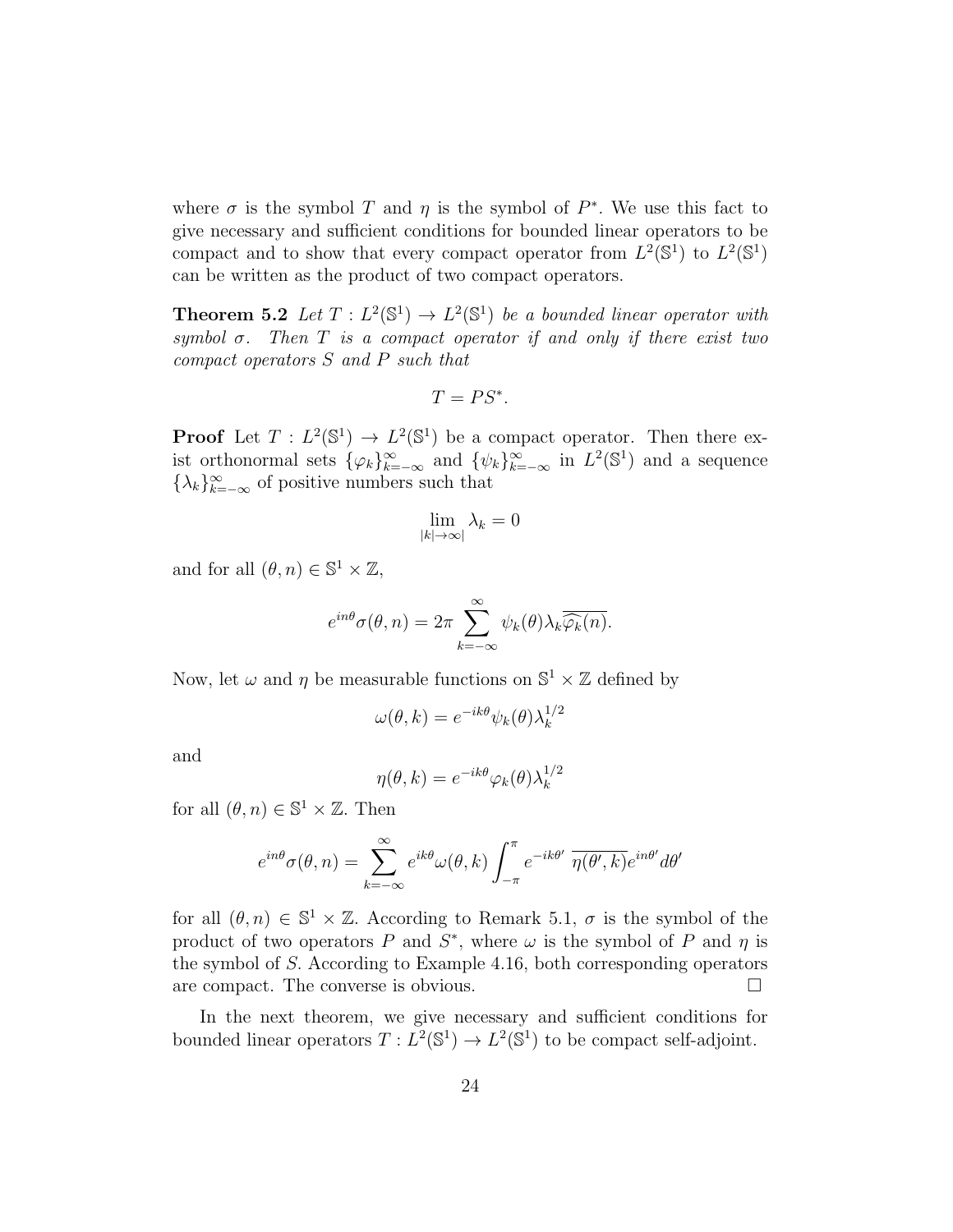**Theorem 5.3** Let  $T: L^2(\mathbb{S}^1) \to L^2(\mathbb{S}^1)$  be a bounded linear operator with symbol  $\sigma$ . Then T is a compact self-adjoint operator if and only if we can find an orthonormal set  $\{\varphi_k\}_{k=-\infty}^{\infty}$  in  $L^2(\mathbb{S}^1)$  and a sequence  $\{\lambda_k\}_{k=-\infty}^{\infty}$  of positive numbers such that

$$
\lim_{|k|\to\infty}\lambda_k=0
$$

and for all  $n, m \in \mathbb{Z}$ ,

$$
\int_{-\pi}^{\pi} e^{-im\theta} \sigma(\theta, n) e^{in\theta} d\theta = 4\pi^2 \sum_{k=-\infty}^{\infty} \widehat{\varphi}_k(m) \lambda_k \overline{\widehat{\varphi}_k(n)}.
$$

**Proof** Suppose that we can find an orthonormal basis  $\{\varphi_k\}_{k=-\infty}^{\infty}$  for  $L^2(\mathbb{S}^1)$ and a sequence  $\{\lambda_k\}_{k=-\infty}^{\infty}$  of positive numbers such that

$$
\lim_{|k|\to\infty}\lambda_k=0
$$

and for all  $n, m \in \mathbb{Z}$ ,

$$
\int_{-\pi}^{\pi} e^{-im\theta} \sigma(\theta, n) e^{in\theta} d\theta = 4\pi^2 \sum_{k=-\infty}^{\infty} \widehat{\varphi_k}(m) \lambda_k \overline{\widehat{\varphi_k}(n)}.
$$

Then by Theorem 4.15 and Corollary 3.3,  $T$  is a a compact self-adjoint operator. The converse follows from Theorem 4.5

#### References

- [1] D. Cardona, Hölder estimates for pseudo-differential operators on  $\mathbb{T}^1$ , J. Pseudo-Differ. Oper. Appl. 5 (2014), 517–525.
- [2] J. Delgado and M. W. Wong,  $L^p$ -nuclear pseudo-differential operators on  $\mathbb{S}^1$  and  $\mathbb{Z}$ , Proc. Amer. Math. Soc. 141 (2013), 3935-3942.
- [3] R. E. Edwards, Fourier Series: A Modern Introduction, Volume II, Springer-Verlag, New York, 1967.
- [4] M. B. Ghaemi and M. Jamalpour Birgani,  $L^p$ -boundedness and compactness of pseudo-differential 0perators on compact Lie groups, J. Pseudo-Differ. Oper. Appl.  $8(2017)$ , 1–11.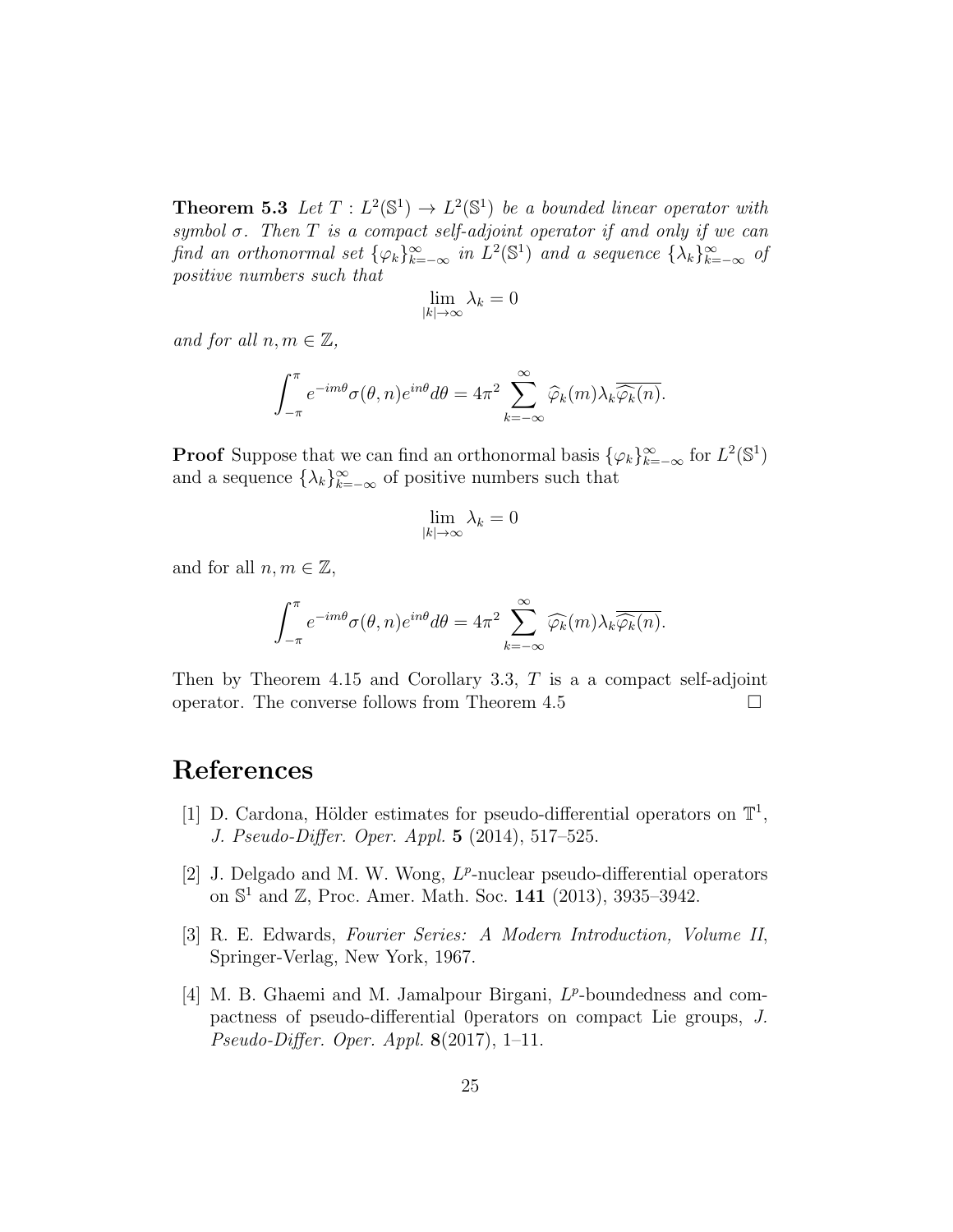- [5] M. B. Ghaemi, M. Jamalpour Birgani and E. Nabizadeh Morsalfard, A study on pseudo-differential operators on  $\mathbb{S}^1$  and  $\mathbb{Z}$ , J. Pseudo-Differ. Oper. Appl. 7 (2016), 237–247.
- [6] M. B. Ghaemi, E. Nabizadeh Morsalfard and M. Jamalpour Birgani, A study on the adjoint of pseudo-differential operators on  $\mathbb{S}^1$  and  $\mathbb{Z}, J$ . Pseudo-Differ. Oper. Appl. 6 (2015), 197–203.
- [7] M. B. Ghaemi, E. Nabizadeh Morsalfard, M. Jamalpour Birgani and M. K. Kalleji, A study on the adjoint of pseudo-differential operators on compact Lie groups, Complex Variables and Elliptic Equations, 10 (2017), 1408–1420.
- [8] M. B. Ghaemi, M. Jamalpour Birgani and M. W. Wong, Characterizations of nuclear pseudo-differential operators on  $\mathbb{S}^1$  with applications to adjoints and Products, J. Pseudo-Differ. Oper. Appl. 8 (2017), 191– 201.
- [9] M. B. Ghaemi, M. JamalpourBirgani and M. W. Wong, Characterizations, adjoints and products of nuclear pseudo-differential operators on compact and Hausdorff Groups, UPB Scientific Bulletin, Series A: Applied Mathematics and Physics, 79 (2017), 207–220.
- [10] M. Jamalpourbirgani and M. W. Wong, Characterizations of selfadjointness, normality, invertibility and unitarity of pseudo-differential operators on compact and Hausdorff groups, in Analysis of Pseuduo- $Differential$  Operators, Trends in Mathematics, Birkhäuser (2019), 79– 95.
- [11] S. Molahajloo, A characterization of compact pseudo-differential operators on  $\mathbb{S}^1$ , in *Pseudo-Differential Operators: Analysis, Applica*tions and Computations, Operator Theory: Advances and Applications, Birkhäuser, **213** (2011), 25–31.
- [12] S. Molahajloo and M. W. Wong, Pseudo-differential operators on  $\mathbb{S}^1$ , in New Developments in Pseudo-Differential Operators, Operator Theory: Advances and Applications, Birkhäuser, 189 (2008), 297–306.
- [13] S. Molahajloo and M. W. Wong, Ellipticity, Fredholmness and spectral invariance of pseudo-differential operators on  $\mathbb{S}^1$ , J. Pseudo-Differ. Oper. Appl. 1 (2010), 183–205.